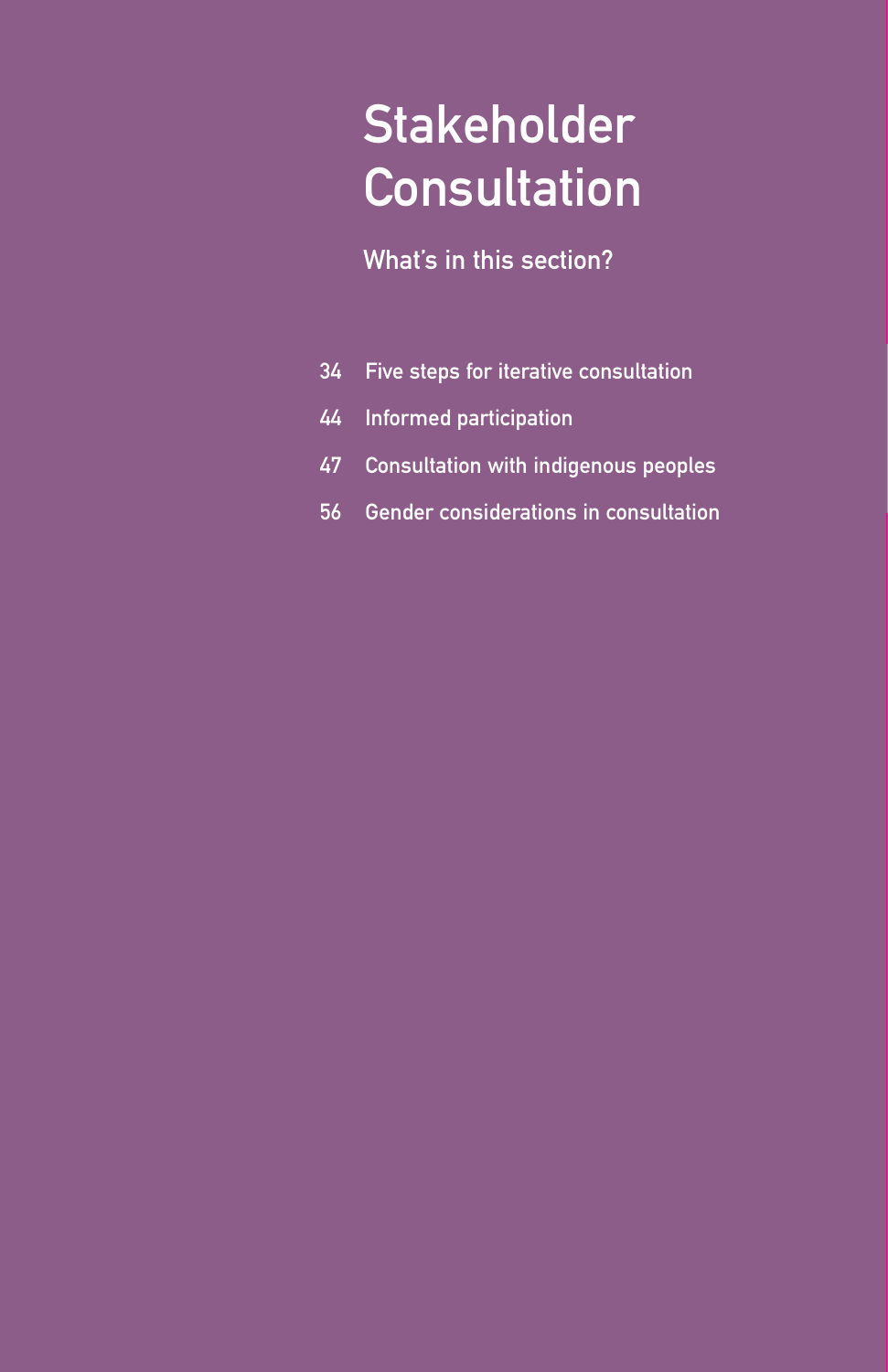

 $\Box$  $\Box$  Stakeholder consultation is really about initiating and sustaining constructive external relationships over time.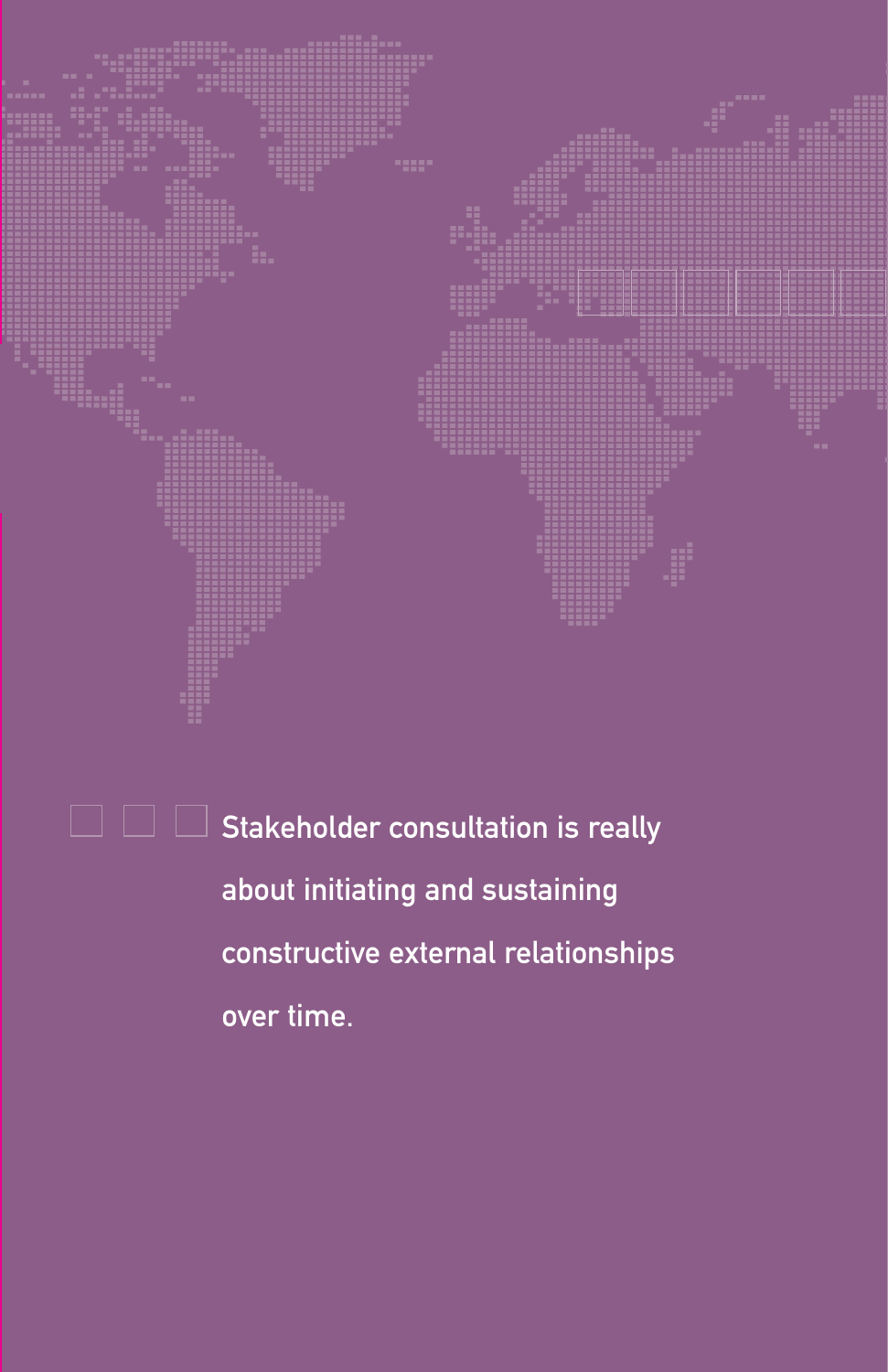

# **Stakeholder Consultation**

As discussed in the previous section, the disclosure of information should support consultation. Consultation is a two-way process of dialogue between the project company and its stakeholders. Stakeholder consultation is really about initiating and sustaining constructive external relationships over time. Companies that start the process early and take a long-term, strategic view are, in essence, developing their local "social license to operate."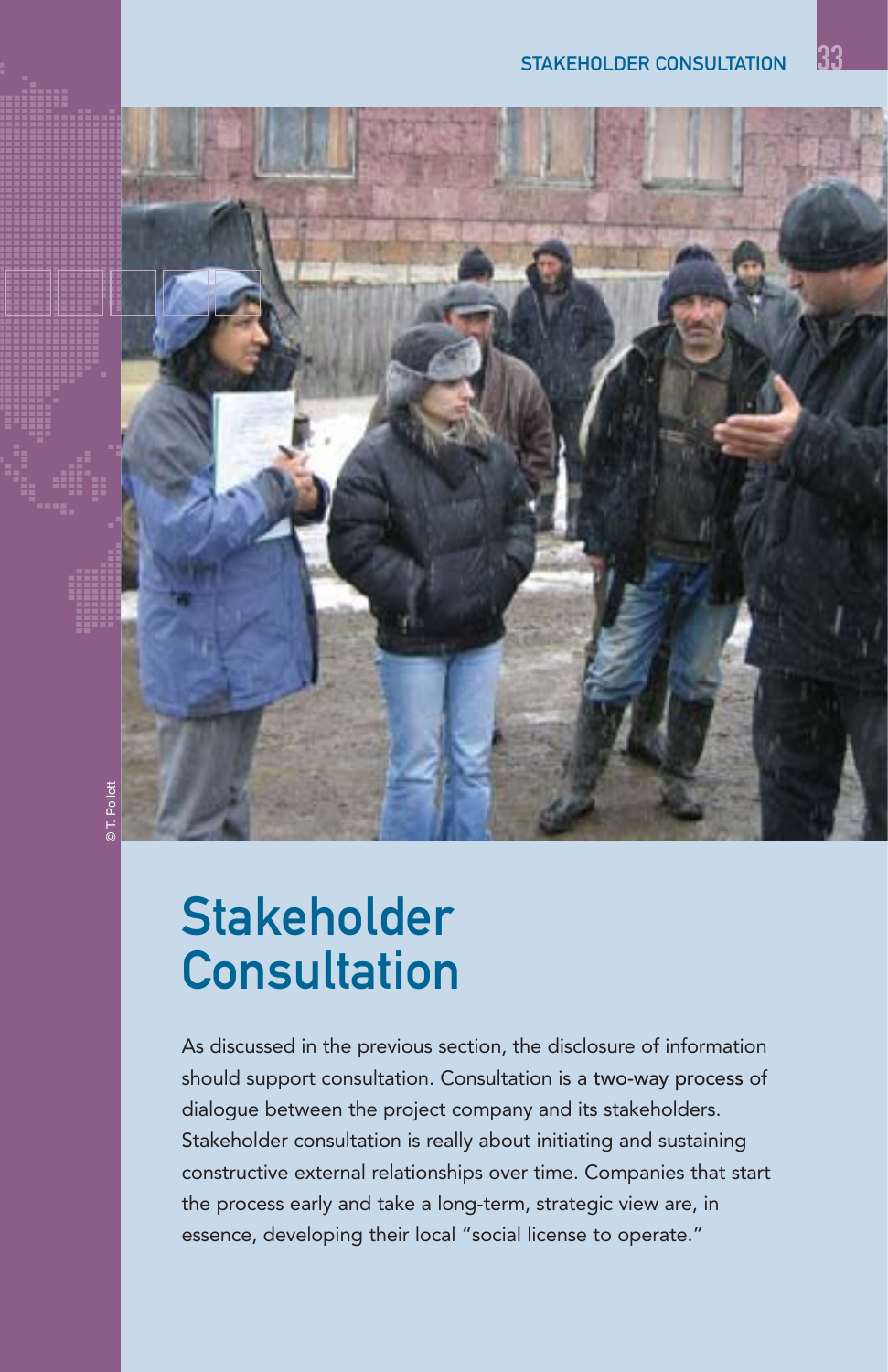For projects that have environmental and social impacts, consultation will not be a single conversation but a series of opportunities to create understanding about the project among those it will likely affect or interest, and to learn how these external parties view the project and its attendant risks, impacts, opportunities, and mitigation measures. Listening to stakeholder concerns and feedback can be a valuable source of information that can improve project design and outcomes and help a company to identify and control external risks. It can also form the basis for future collaboration and partnerships. For stakeholders, a company's consultation process is an opportunity to get information, as well as to educate company staff about the local context in which a project will take place, to raise issues and concerns, ask questions, and potentially help shape the project by making suggestions for the company to consider and respond to.

### FIVE STEPS FOR ITERATIVE CONSULTATION

The iterative nature of the consultation process is essential. Regardless of what stage of the project consultation is taking place, the basic steps in the process will essentially remain the same and can be repeated as needed over the life of the project.

### 1. Plan ahead

Before beginning a stakeholder consultation process, it is useful to think about who needs to be consulted, over what topics, and for what purpose? Getting clear answers for these questions up front can save you time, reduce costs, and help keep expectations in check. For projects with multiple stakeholder groups and issues, preparing a more formal Stakeholder Engagement Plan in advance is advisable. (See Appendix 3 for sample contents of such a plan).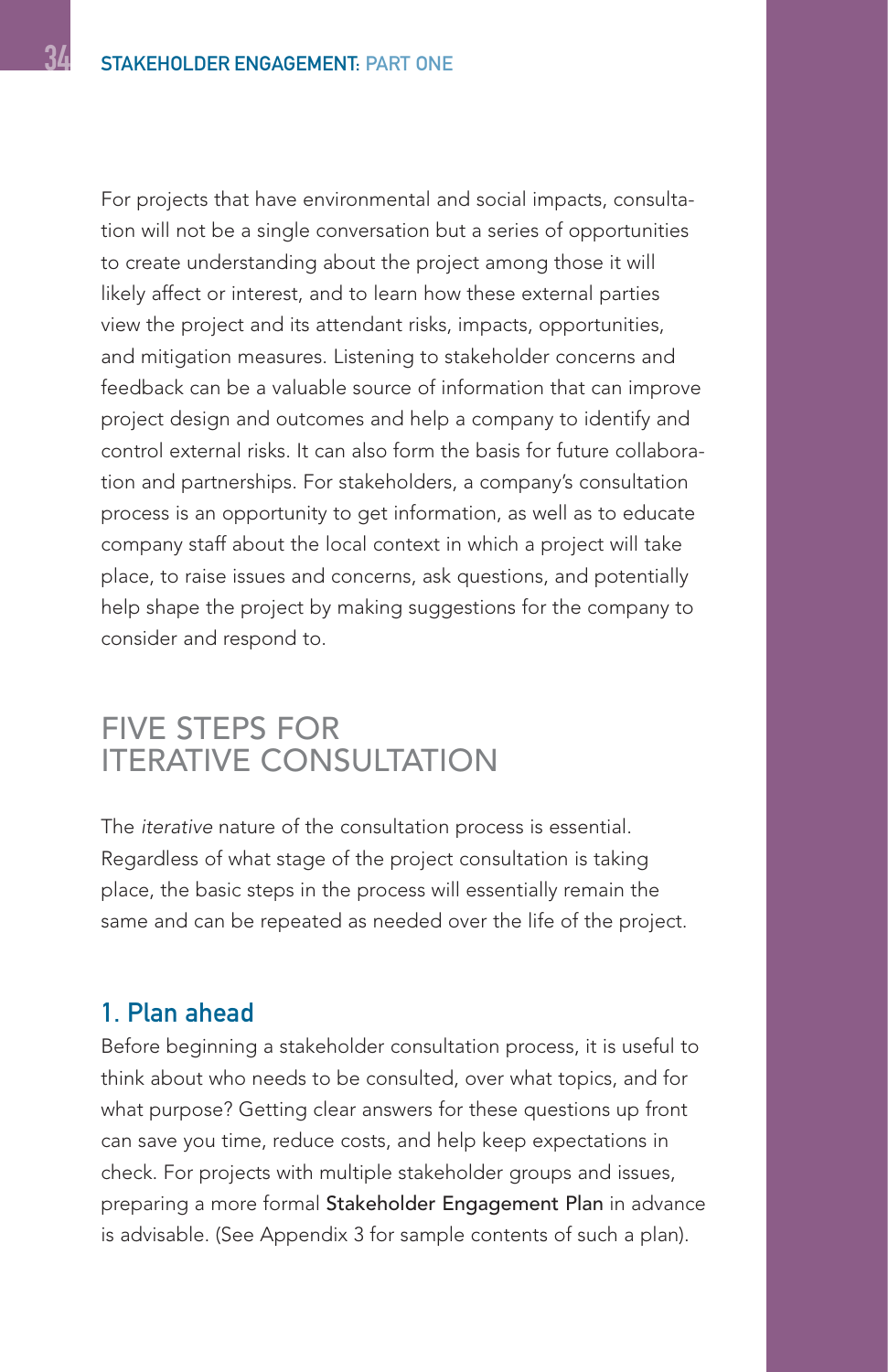#### BOX 2: CORE VALUES FOR THE PRACTICE OF PUBLIC PARTICIPATION

Different organizations sometimes use different terminology – be it "consultation," "public consultation," or "public participation" – to express similar concepts and principles. The core values of the International Association for Public Participation are as follows:

- 1. The public should have a say in decisions about actions that could affect their lives.
- 2. Public participation includes the promise that the public's contribution will influence the decision. Public participation promotes sustainable decisions by recognizing and communicating the needs and interests of all participants, including decisionmakers.
- 3. Public participation seeks out and facilitates the involvement of those potentially affected by or interested in a decision.
- 4. Public participation seeks input from participants in designing how they participate.
- 5. Public participation provides participants with the information they need to participate in a meaningful way.
- 6. Public participation communicates to participants how their input affected the decision.

Source: International Association for Public Participation, www.iap2.org

For simpler projects and project expansions, it may be sufficient to verify that certain key questions have been considered. These may include the following:

■ Purpose – What are the strategic reasons for consulting with stakeholders at this particular phase of the project? These may span a wide range of objectives, from meeting regulatory requirements and negotiating compensation, to obtaining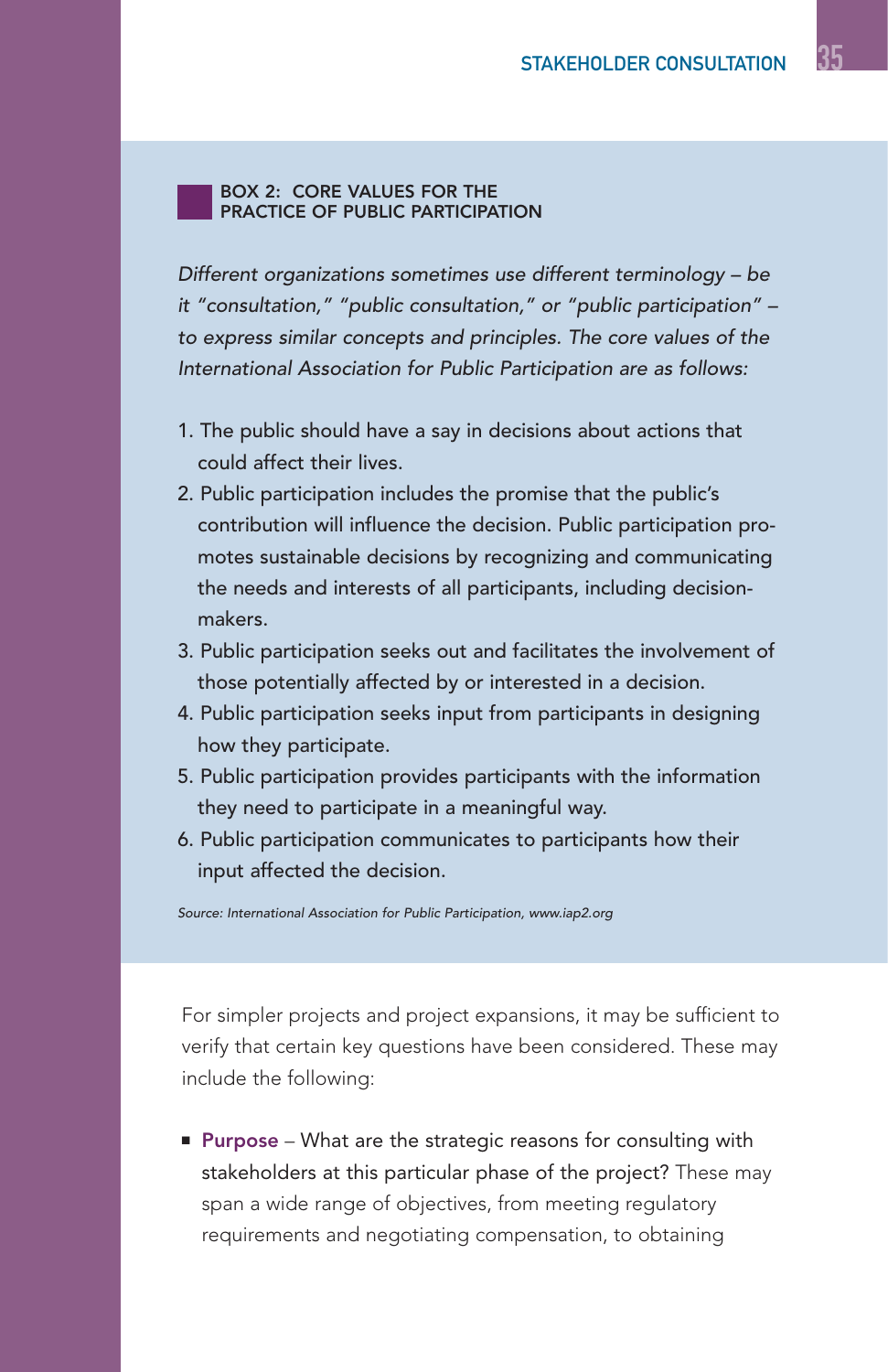access to community land for survey work, building trust relationships, or managing expectations in general.

- Requirements Are there requirements for consultation that need to be met at this stage of the process? These may be legal or regulatory requirements, internal corporate policy requirements or conditions of the lenders or shareholders.
- Stakeholders Who are the key stakeholder groups that need to be consulted during this phase of the project? What are the likely issues that they will wish to discuss? What are their interests and why?
- Scoping of priority issues Are there any high risk groups or issues requiring special attention at this stage? Are there vulnerable groups in the project area or topics that are particularly sensitive or controversial? Advance planning may be required to tailor the consultation specifically to these needs.
- Techniques Which techniques and methods will be most effective in communicating with the different stakeholder groups? Traditional or customary means of consultation and decision-making may be relevant here. Consider using participatory methodologies where appropriate and engaging skilled practitioners to facilitate the process.
- Responsibilities Who within the company (or externally) is responsible for what activities? Are timetables, responsibilities and lines of reporting for consultation activities clear?
- Documentation How will the results of the process be captured, recorded, tracked, and disseminated?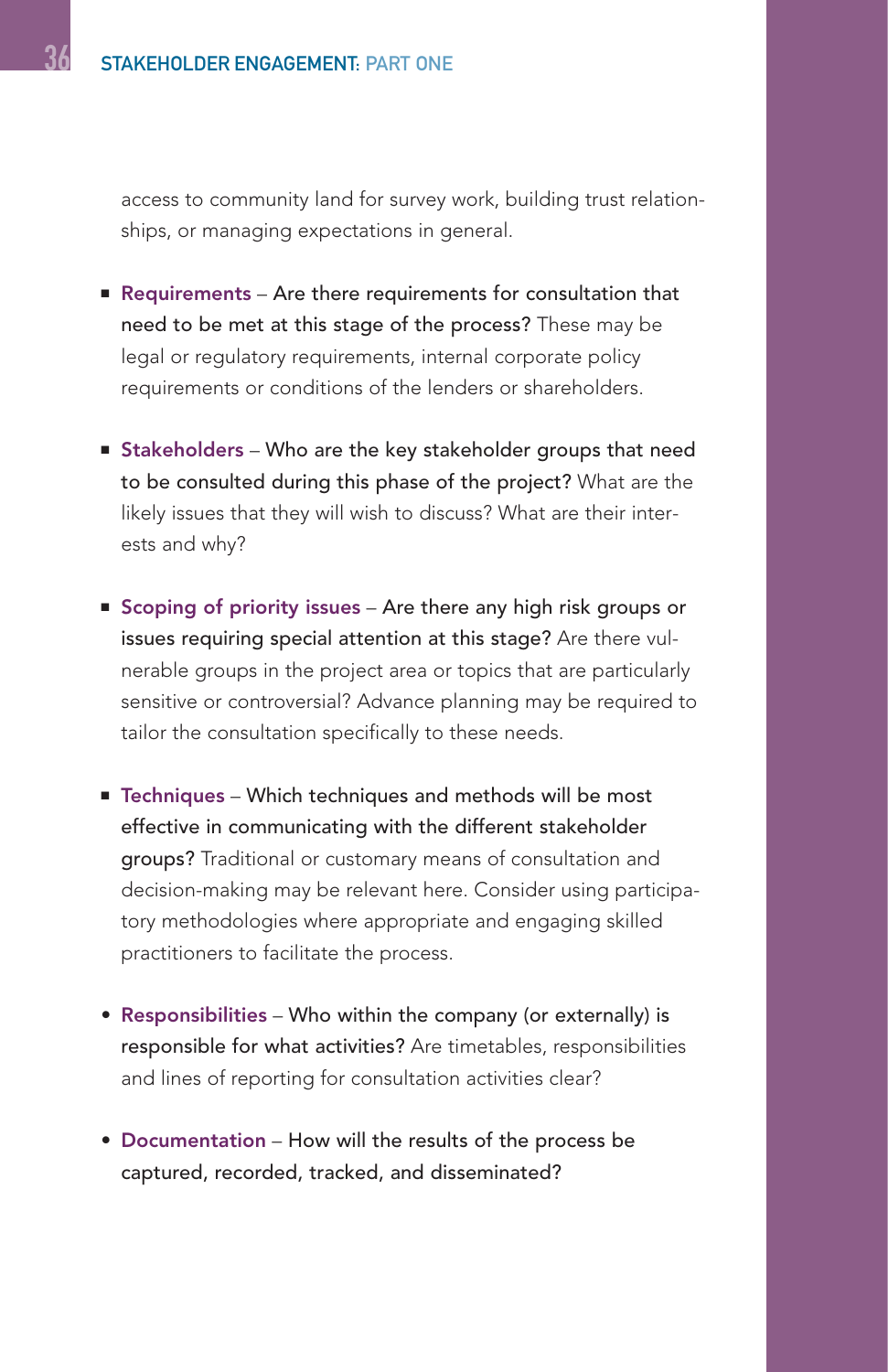### ADASTRA MINERALS: ADAPTING DISCLOSURE AND CONSULTATION TO THE LOCAL CONTEXT

W hen consultants working for Adastra Minerals in DRC<br>(Congo) initiated public engagement relating to the proposed Kolwezi Tailings Project in Katanga Province, they faced a number of challenges. Aside from local officials, few of the potentially affected community members spoke the national language (French) and literacy rates were very low. Communication had reverted to the oral tradition in many areas, because paper had become expensive and difficult to obtain. There was no newspaper published in the town of Kolwezi, no billboards, no functioning telephone system, and no postal system.

In order to overcome some of these obstacles, the community engagement process made extensive use of the six local radio stations in the area, which use both French and Swahili. Oral communications proved very effective once a network of key informants had been established. Special posters depicting likely impacts were developed to overcome the lack of literacy at EIA meetings and local community presentations were delivered in both Swahili and French to overcome language barriers. Mobile phones were also widely used as a means of contacting key people and mobilizing others, both by means of direct calls and text messages. Considerable time was spent holding a series of village level meetings, to overcome the logistical challenge associated with bringing many people to a single site where no public transport existed and where communications were limited.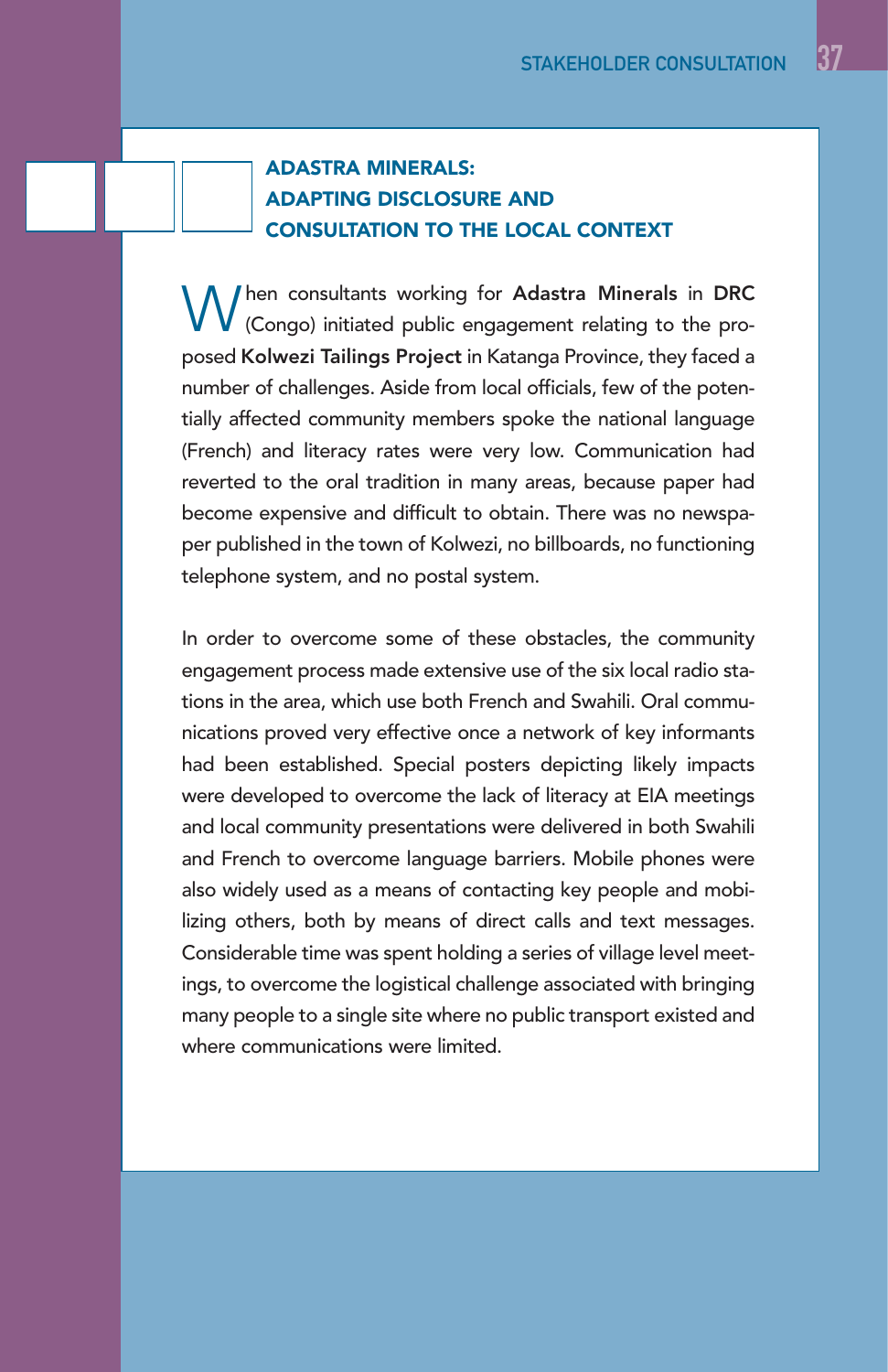#### 2. Consult using basic principles of good practice

There is no one right way of undertaking consultation. Given its nature, the process will always be context-specific. This means that techniques, methods, approaches and timetables will need to be tailored for the local situation and the various types of stakeholders being consulted. Ideally, a good consultation process will be

- targeted at those most likely to be affected by the project
- early enough to scope key issues and have an effect on the project decisions to which they relate
- informed as a result of relevant information being disseminated in advance
- meaningful to those consulted because the content is presented in a readily understandable format and the techniques used are culturally appropriate
- two-way so that both sides have the opportunity to exchange views and information, to listen, and to have their issues addressed
- gender-inclusive through awareness that men and women often have differing views and needs
- localized to reflect appropriate timeframes, context, and local languages
- free from manipulation or coercion
- documented to keep track of who has been consulted and the key issues raised
- reported back in a timely way to those consulted, with clarification of next steps
- ongoing as required during the life of the project

There is no one right way of undertaking consultation. Given its nature, the process will always be context-specific.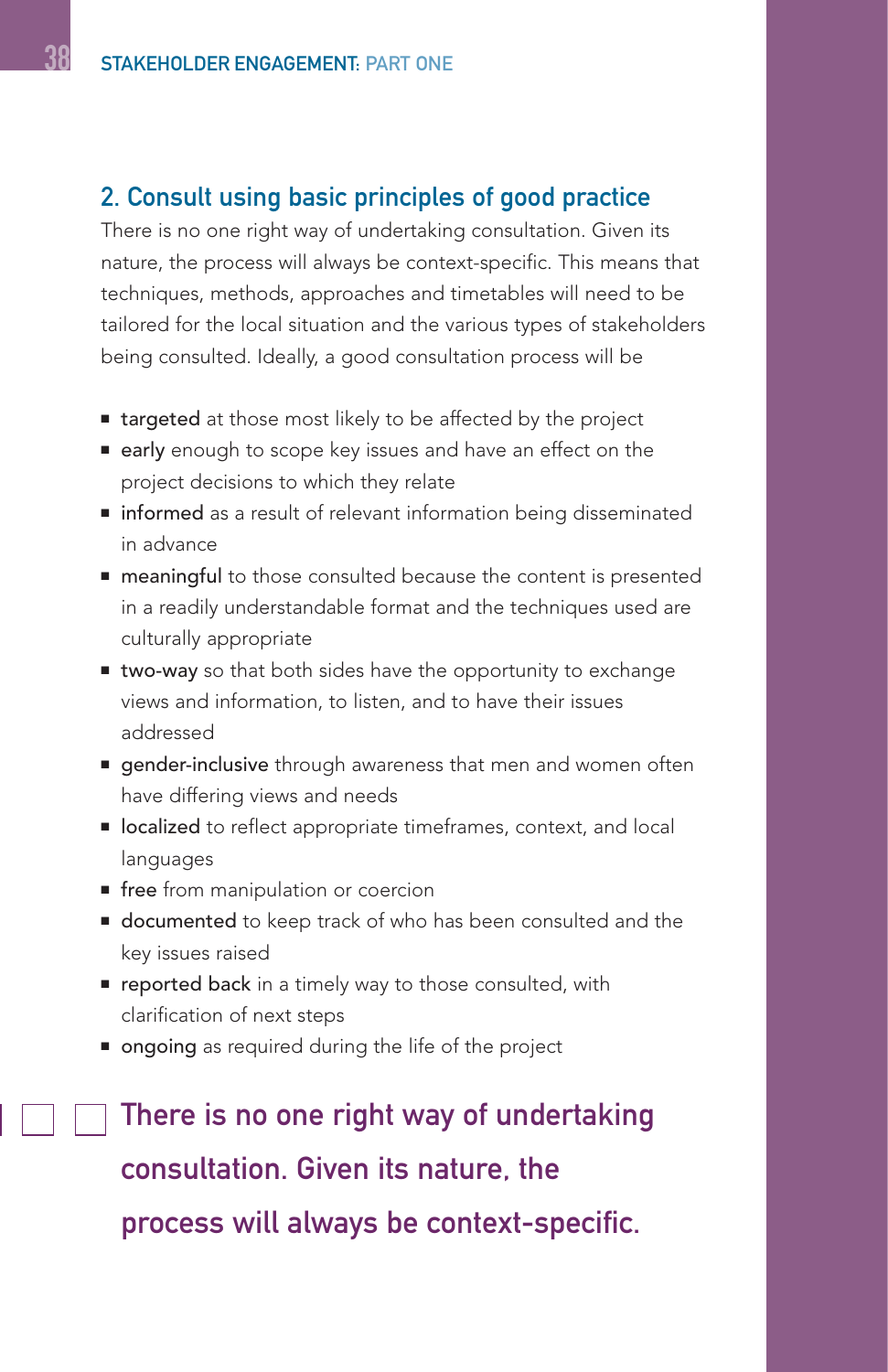#### BOX 3: WHAT MAKES COMMUNITIES "TRUST" A COMPANY?

Trust becomes a more tangible and less abstract notion when it is seen in its cultural context and when it is associated with predictability. When trust is defined as, "knowing when your expectations are met" it demystifies the notion of trust and produces a more objective definition with which to work.

Over and over, communities have shared examples of some of the non-financial and concrete aspects of relationships with companies that matter to them and that would make them "trust" a company:

- The company acknowledges or publicly states that it needs the community's trust to gain a social license to operate.
- Communities are consulted and have a say in issues that concern them.
- There is a mechanism or procedure for holding the company accountable for their activities.
- Communities are kept informed about companies' future prospects or plans.
- Meetings with company staff on an informal and personal basis.
- The company is known to be reliable and predictable, and it is known that the company will follow through on what it promises.
- Company staff walk through town and socialize rather than using a car.
- Company staff socialize informally with local people.
- The company makes an effort to solve little problems for people.
- The company uses language that people understand.

Source: "Stakeholder Consultation Issue Paper," Corporate Engagement Project (November 2004). For more information go to: www.cdainc.com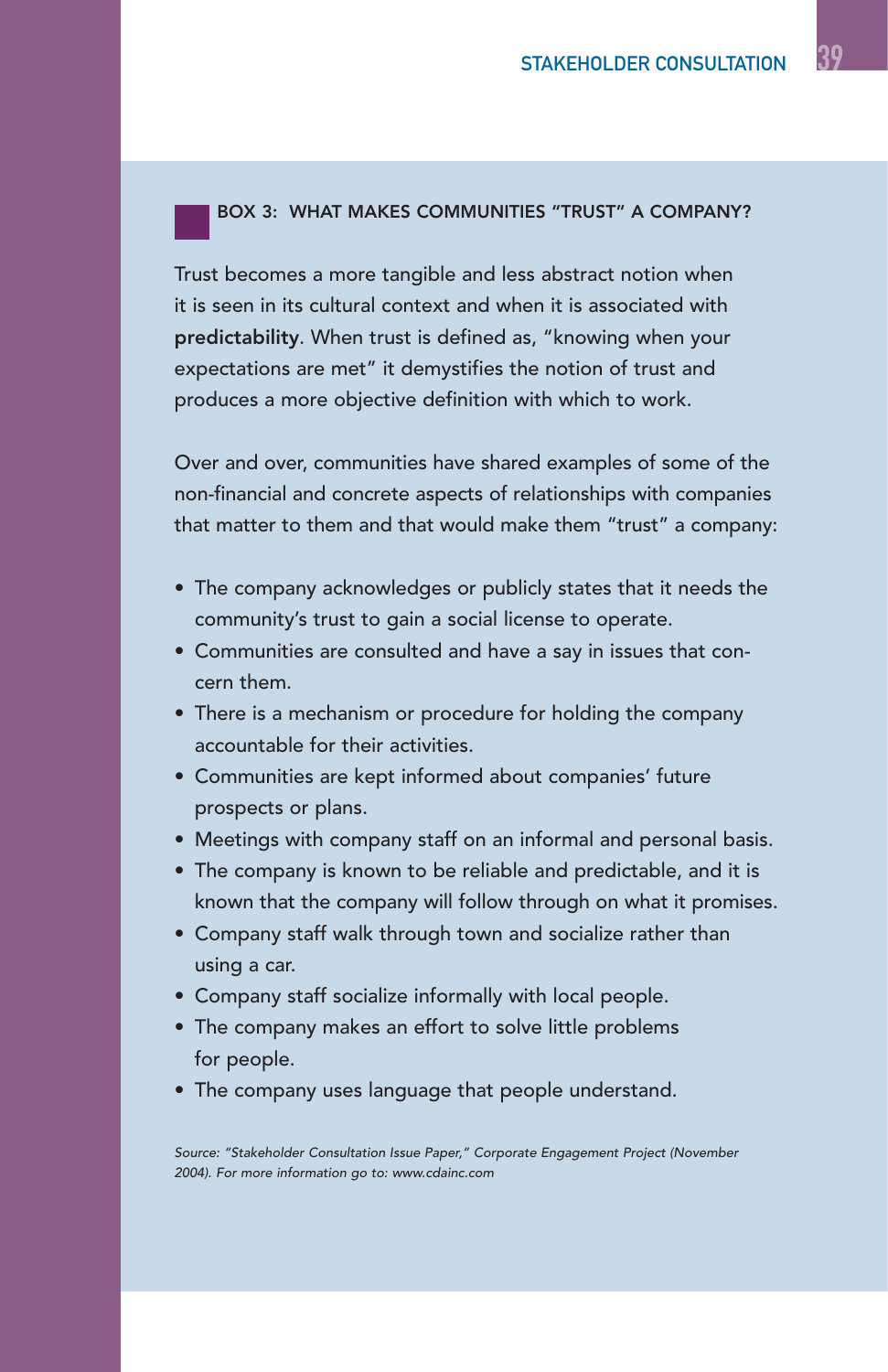Documenting consultation activities and their outcomes is critical to effectively managing the stakeholder engagement process.

#### 3. Incorporate feedback

Consulting people entails an implicit "promise" that, at a minimum, their views will be considered during the decision-making process. This does not mean that every issue or request must be acted upon, but it does mean being clear with people about which aspects of the project are still open to modification based on their input, and which are not. It also means taking feedback received during the consultation process seriously and making best efforts to address issues raised through changes to project design, proposed mitigation measures, or development benefits and opportunities. Inevitably there will be limitations, both commercial and practical, in the degree to which stakeholder demands can be met. At other times, making modifications as a result of stakeholder feedback will make good business sense and contribute to local development, or can be done as a gesture of good faith and relationship-building.

#### 4. Document the process and results of consultation

Documenting consultation activities and their outcomes is critical to effectively managing the stakeholder engagement process. When and where did such meetings take place? With whom? Around what topics and themes? And with what results? If commitments to stakeholders have been made during or as a result of these consultations, these too need to be documented. The benefits of keeping such a record or "log" of stakeholder consultations are many. It may be part of ESIA regulatory requirements or valuable later on in satisfying the due diligence inquiries of potential financial institutions and other equity partners,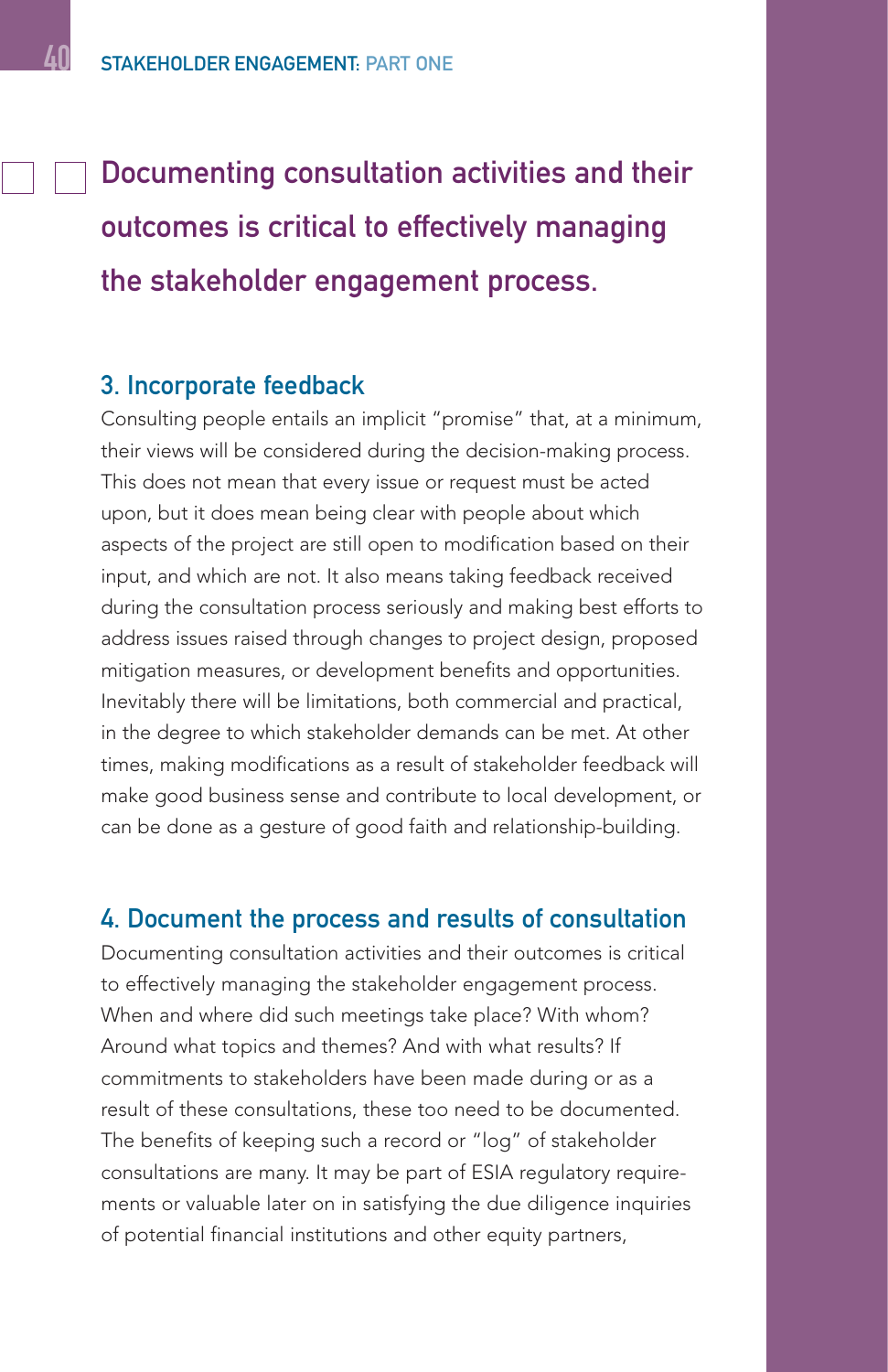especially those who might come into a project at a late stage. It can be a useful tool in demonstrating that the views of affected people and influential stakeholders have been incorporated into the project's environmental and social mitigation strategies. Such documentation also provides the basis for reporting back to stakeholders on how their views have been addressed.

### 5. Report back

Communities sometimes express frustration that companies show up on their doorstep to consult on an issue and then are not heard from again – or at least not until the next time they come, and that too about a totally different matter. It is both good practice and common courtesy to follow up with stakeholders whom you consulted, to let them know what has happened and what the next steps in the process will be. Apart from this, there are also practical benefits of follow-up, such as double checking information, and testing or refining proposed approaches and mitigation measures before implementing them. In addition, the process of reporting back to stakeholders on which of their concerns will be addressed and how, as well as explaining what suggestions were not taken on board and the reasons why, can help establish credibility, manage expectations, and reduce consultation fatigue or cynicism. All of these are important when taking a long-term view of stakeholder engagement.

It is both good practice and common courtesy to follow up with stakeholders whom you consulted, to let them know what has happened and what the next steps in the process will be.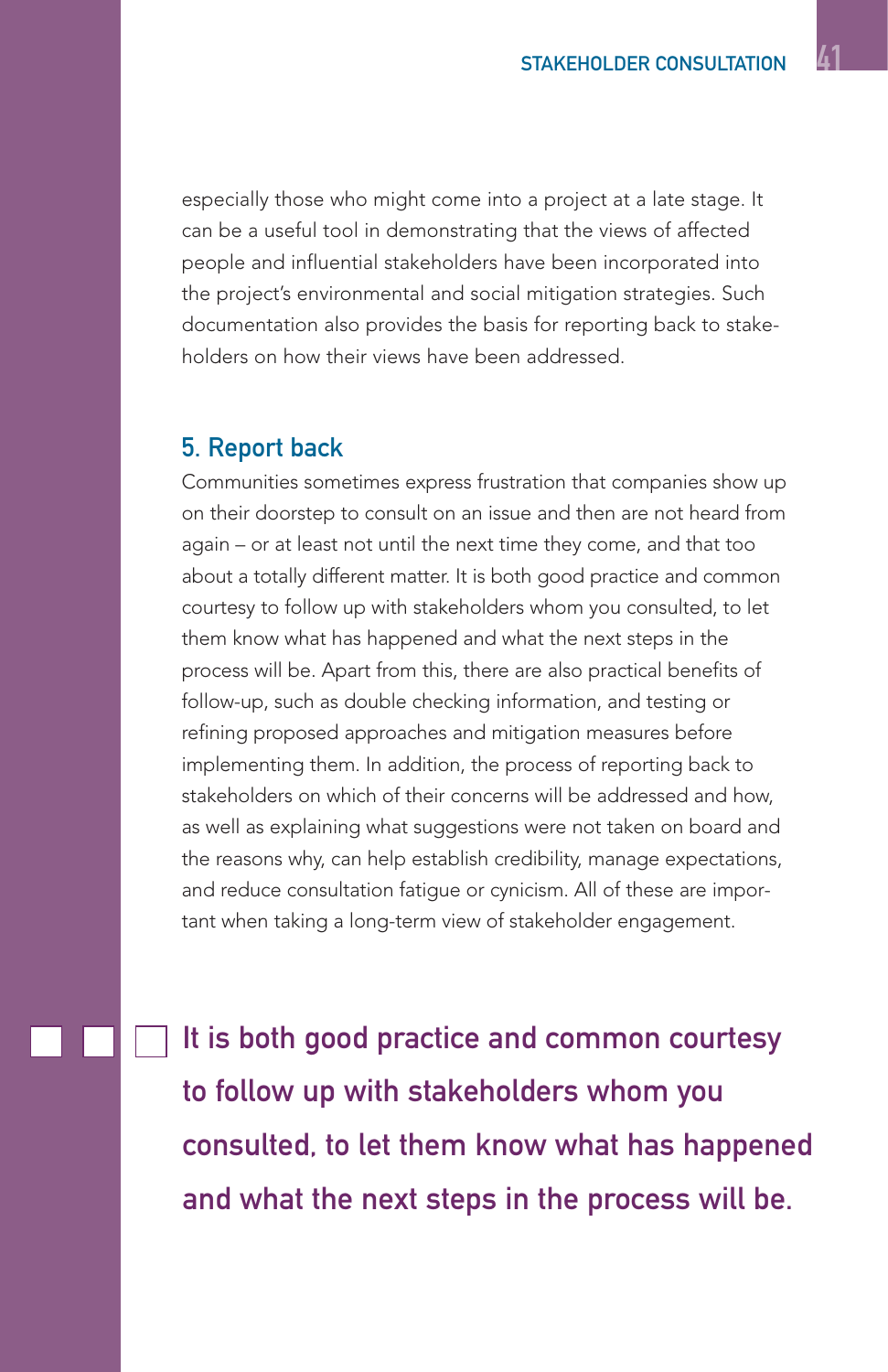BOX 4: TIPS FOR ENGAGING WHEN AUTHORITIES DO NOT ALLOW COMMUNITIES TO ORGANIZE THEMSELVES

In such cases, companies have found ways to engage through:

- Negotiating with the government for the establishment of an elected "village communication committee." The sole purpose of this elected committee is to discuss company-community related affairs such as social programs. The condition is that the committee is not involved in politics in any way.
- Suggestion boxes work in some contexts, not in others. The company needs to make sure that villagers know who is emptying the boxes and reading the messages.
- Hiring (preferably female) staff that conduct regular home visits to collect statistics or disseminate public health information. Such people are well-positioned to get a good sense of the social and political issues in the community.
- Independent NGOs or foundations usually have more space to engage with stakeholders on an informal basis, even in areas where group gatherings are more difficult.

Source: "Stakeholder Consultation Issue Paper," Corporate Engagement Project (November 2004). For more information go to: www.cdainc.com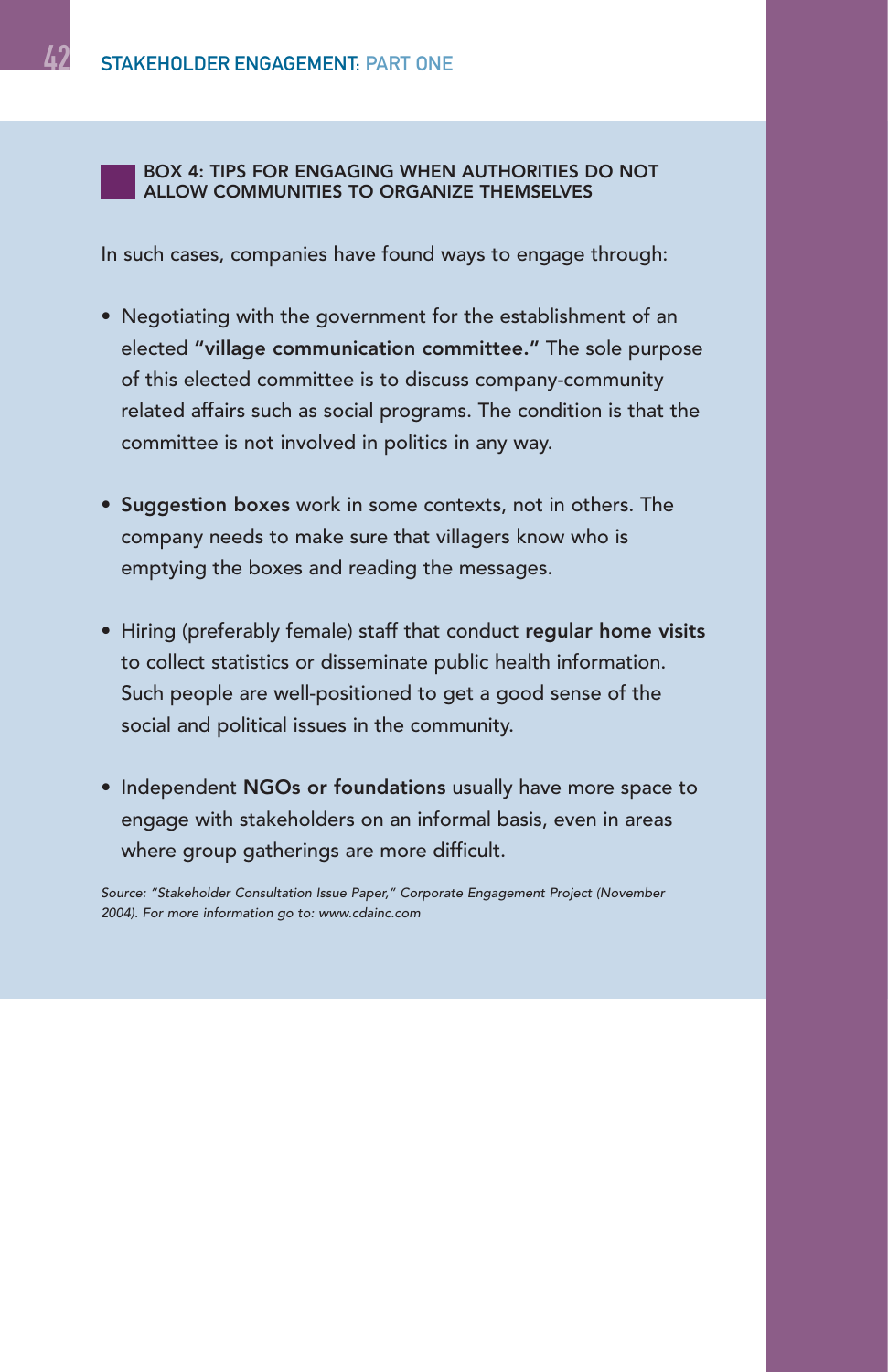### SIBERIAN-URALS ALUMINUM COMPANY: CAPACITY-BUILDING TO ENABLE STAKEHOLDER PARTICIPATION

public consultation and disclosure can be challenging in countries where local communities lack the capacity to engage with the private sector and where local governments are the most influential stakeholder. The environmental and social impact assessment (ESIA) process for the Siberian-Urals Aluminum Company's (SUAL) new aluminum complex in a remote region of Russia (Komi Republic) revealed the lack of experience of the local communities with large industrial developments and the related public consultation and disclosure activities. Often, during the process, their voices were not heard and frequently overpowered by local government or NGOs that did not necessarily represent their interests. The ESIA process made it clear that capacity building was necessary to empower all the project stakeholders to participate equitably and effectively in the public consultation and disclosure process. By sponsoring such a program, SUAL gained an opportunity to proactively manage the risks posed by negative local perceptions about its own transparency and credibility.

SUAL organized three stakeholder capacity-building events, including visits to the project sites, which succeeded in reaching a much broader constituency of stakeholders and improving the relationship between the communities, local government and the company. Feedback from participants conveyed that the program was useful in improving their understanding of the proposed project, while also tempering expectations about the possible development impacts and direct benefits of the project. The company's managers received first-hand experience of the concerns of the communities, a clear picture of the potential risks to the company, and a sense of the mitigation measures they would need to consider in further implementation of the project. The discussions and inputs from participating stakeholders allowed the company to better understand expectations regarding the content of and methods for presenting the assessment findings during the public consultation and disclosure hearings.

The company's commitment to good stakeholder engagement practices and an inclusive consultation process have been recognized by the Corporate Social Responsibility community in Russia and demonstrate that there are also wider benefits related to enhanced image and reputation to be gained from such efforts.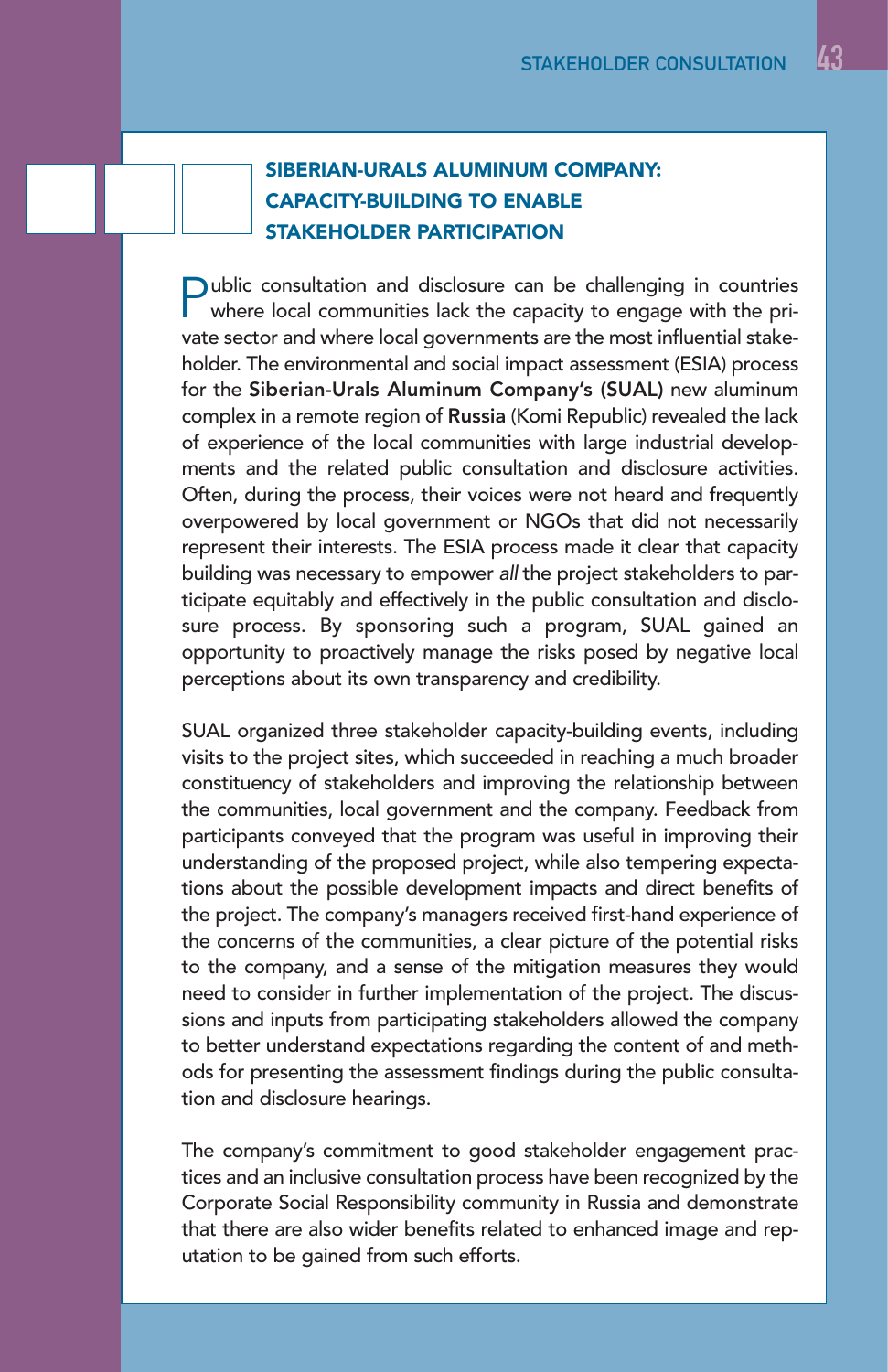### INFORMED PARTICIPATION

Informed participation is a more intensive and active form of consultation. Typically, participation involves a more in-depth exchange of views and information, leading to joint analysis and decision-making. This increased level of involvement tends to generate a shared sense of ownership in a process and its outcomes. The more a particular stakeholder group is materially affected by a component of the project, the more important it is for them to be properly informed and encouraged to participate in matters that have direct bearing on them, including proposed mitigation measures, the sharing of development benefits and opportunities, and implementation or monitoring issues. Resettlement planning, designing and implementing community development programs, and engagement with indigenous peoples' groups are good examples of where informed participation by affected stakeholders can lead to better outcomes on the ground. In certain situations, capacity-building programs may be needed to enable affected stakeholders (particularly local communities and organizations) to be able to participate fully and effectively in the process.



The more a particular stakeholder group is materially affected by a component of the project, the more

important it is for them to be properly informed and encouraged to participate in matters that have direct bearing on them.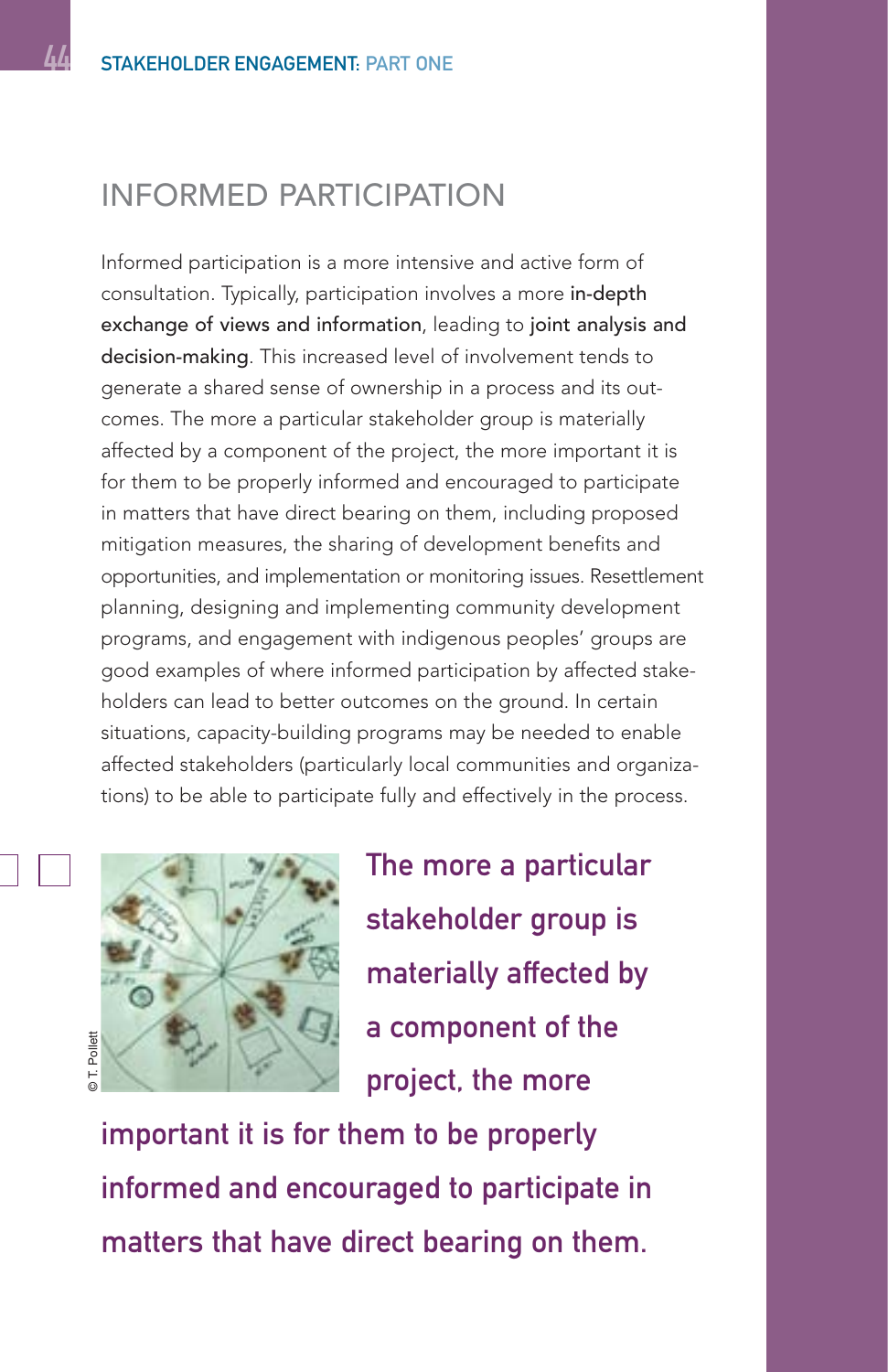### $\boldsymbol{\checkmark}$  A word about participatory tools, techniques and methodologies

There is a vast amount of reference literature and tool kits detailing the variety of participatory techniques and methodologies that can be employed as part of the stakeholder engagement process. However, as is the case with most aspects of the process, the choice of methods will depend on the context and the type of stakeholders being engaged. What works well in one cultural context or with one particular set of stakeholders may be lesseffective elsewhere. For this reason, we have chosen not to go into detail on any specific tools or techniques, but rather to point out that participatory methodologies are meant to increase the level of involvement of stakeholders in the process and elicit responses that you may not get, for example, through large public meetings. Participatory methods can be particularly useful when trying to build integrated solutions to complex project issues or for engaging specific sub-groups within a community (e.g. women, youth, vulnerable groups, minorities or the elderly). Participatory techniques can be effective in situations where literacy and education levels are low, but also with educated and well-informed groups where there is controversy or complexity, and a need to build consensus around possible solutions.

In situations where the engagement process is complicated or special attention to cultural appropriateness is needed to ensure informed and meaningful participation, it is best to seek out experienced specialists to assist you in designing and facilitating the process. Some examples of participatory tools, techniques and methods include:

- participatory workshops
- focus groups
- role play
- historic timelines and trends
- participatory rural appraisal (PRA) techniques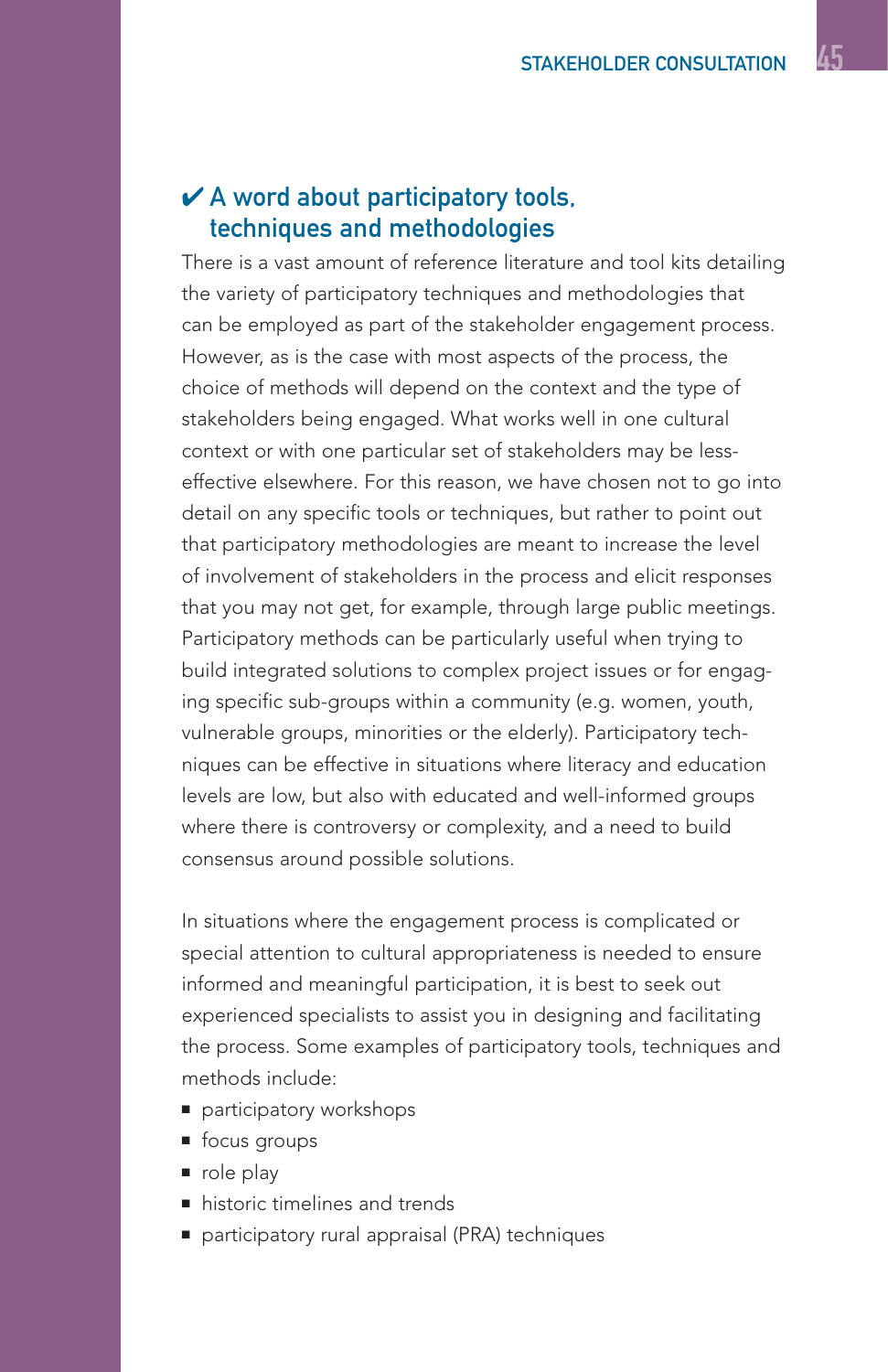- seasonal calendar
- daily schedules
- semi-structured interviews
- Venn diagrams
- local institutional analysis
- resource mapping and village maps
- poverty and vulnerability mapping
- wealth ranking and other forms of ranking for decision-making
- joint identification of issues and possible solutions

#### BOX 5: USEFUL REFERENCES ON PARTICIPATORY METHODS AND TECHNIQUES

#### GTZ Mapping Dialogue

http://www.nonformality.org/blog/wpcontent/uploads/2006/12/mappingdialogue.pdf

Participation works! 21 Techniques of Community Participation for the 21st century, New Economics Foundation www.neweconomics.org/gen/z\_sys\_publications.aspx

Participatory Learning and Action series, International Institute for Environment and Development (IIED), London http://www.iied.org/NR/agbioliv/pla\_notes/index.html.

Participatory methods toolkit: A practitioner's manual http://www.viwta.be/files/30890\_ToolkitENGdef.pdf

World Bank on Participation and Civic Engagement http://web.worldbank.org/WBSITE/EXTERNAL/TOPICS/EXTSO-CIALDEVELOPMENT/EXTPCENG/0menuPK:410312~pagePK:149 018~piPK:149093~theSitePK:410306,00.html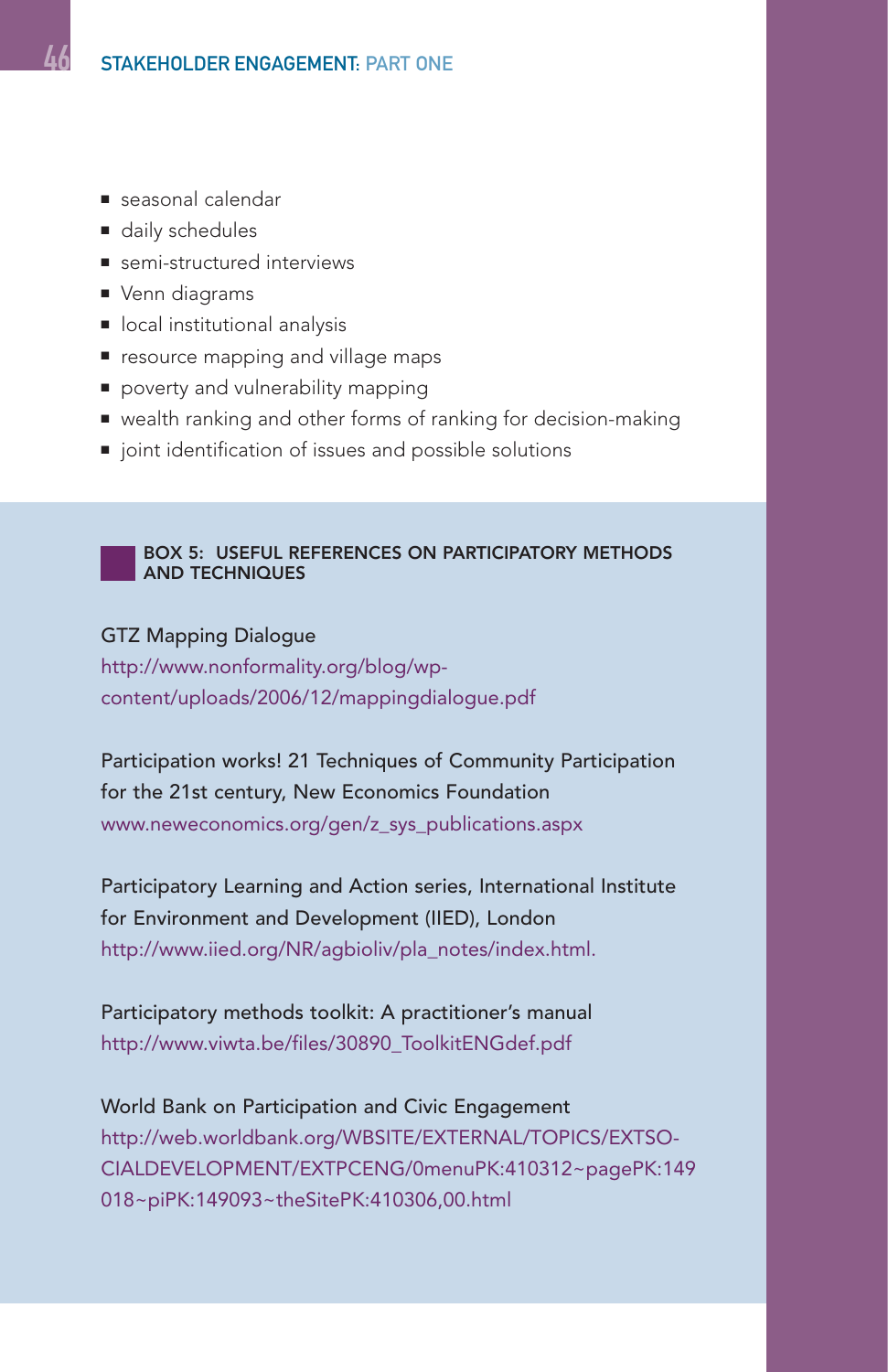### CONSULTATION WITH INDIGENOUS PEOPLES

Indigenous peoples, as social groups with identities that are distinct from dominant groups in national societies, are often among the most marginalized and vulnerable segments of a population. They can be subject to different types of risks and severity of impacts including loss of identity, culture, traditional lands, and natural



resource-based livelihoods. If a project will directly affect indigenous groups and their traditional or customary lands under use, early engagement is an essential first step in building longer-term processes of consultation, informed participation, and good faith negotiation. In many countries there are special legal, statutory, and/or regulatory obligations for consulting indigenous peoples if they are to be impacted by a project. Similar requirements are also often a condition of lender financing or part of a company's own policies. In addition, the obligations of governmen<sup>t</sup> to consult with indigenous communities under law or international conventions (see Box 6), and the manner in which they carry out this engagement, may have implications for private sector companies

When consulting with indigenous peoples, try to involve the representative bodies in the prior design of materials for disclosure, and in deciding how people and groups wish to be accessed, where the consultations will take place, the chronology of consultation (there may be expectations of who will be consulted in what particular order) and the language and format to be used during the consultations. Also, allow sufficient time for collective decision-making processes, and review the grievance mechanism established for this phase of the project to make sure it is appropriate and accessible.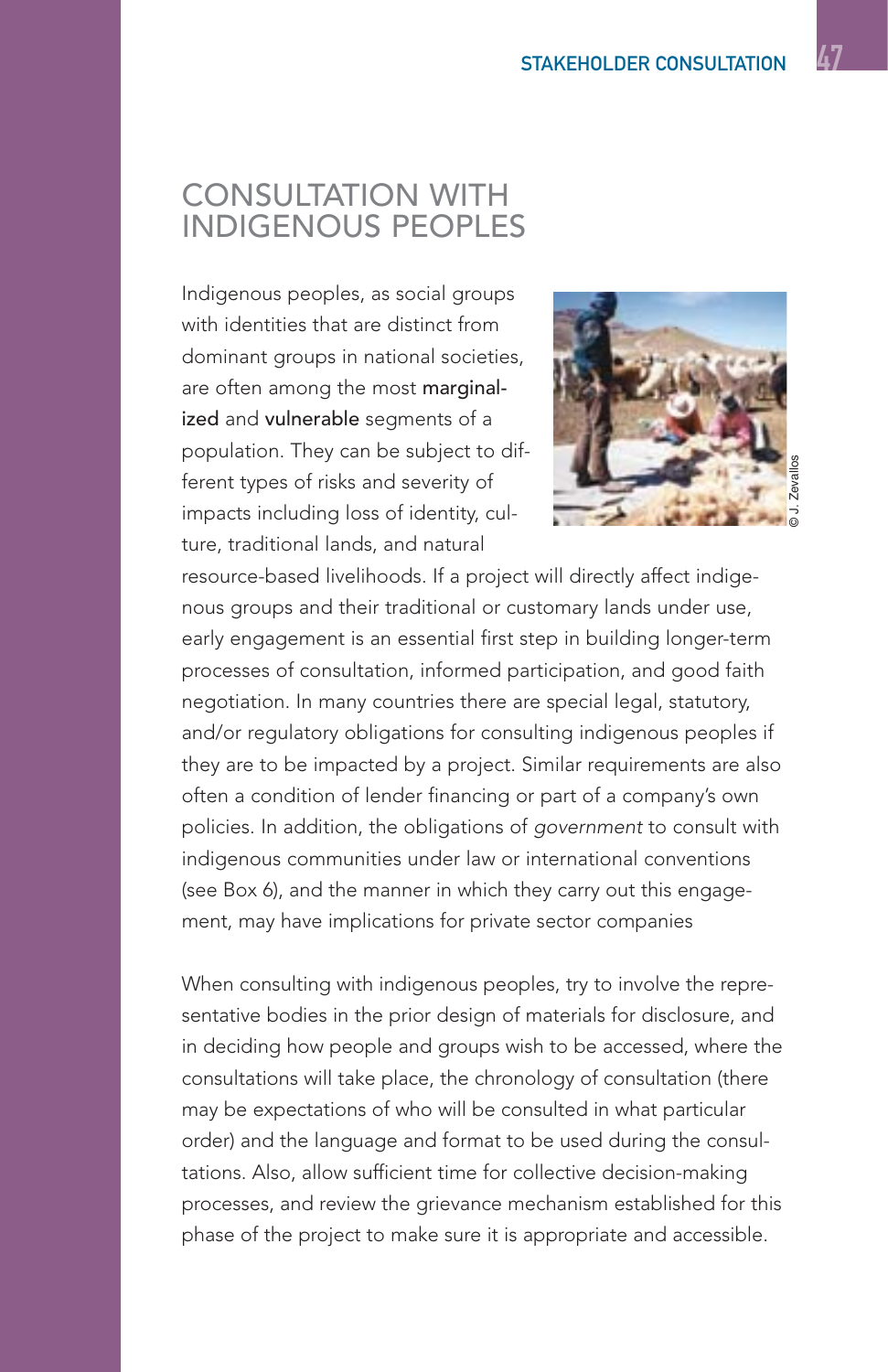### ✔ "Pre-consult" where possible

To the extent possible, "pre-consult" with indigenous communities through their representative institutions to determine the issues for consultation in advance of the consultation process itself. This is not to say that the agenda and content of the process should be restricted and unable to change during the course of the process, but rather that the key parties (government, representatives of the indigenous communities, and the project company) have a clear picture of the key issues from the outset. There are a number of questions worth considering in advance of the consultation process. These include:

- Who are the affected indigenous communities?
- Who are the appropriate representatives for consultation?
- Do the representatives require any support from experts or others in order to ensure that consultation is carried out on equal terms?
- What are the key issues for consultation?
- What means and formats for consultation will be most effective?
- What is the likely timeframe for consultation and discussion?
- Does the government have any obligation to consult under law and/or international conventions and has engagement occurred?
- What should be the role of the government during future consultation processes?
- What steps need to be taken to ensure the process is free, prior, and informed?

"Pre-consult" with indigenous communities through their representative institutions to determine the issues for consultation in advance.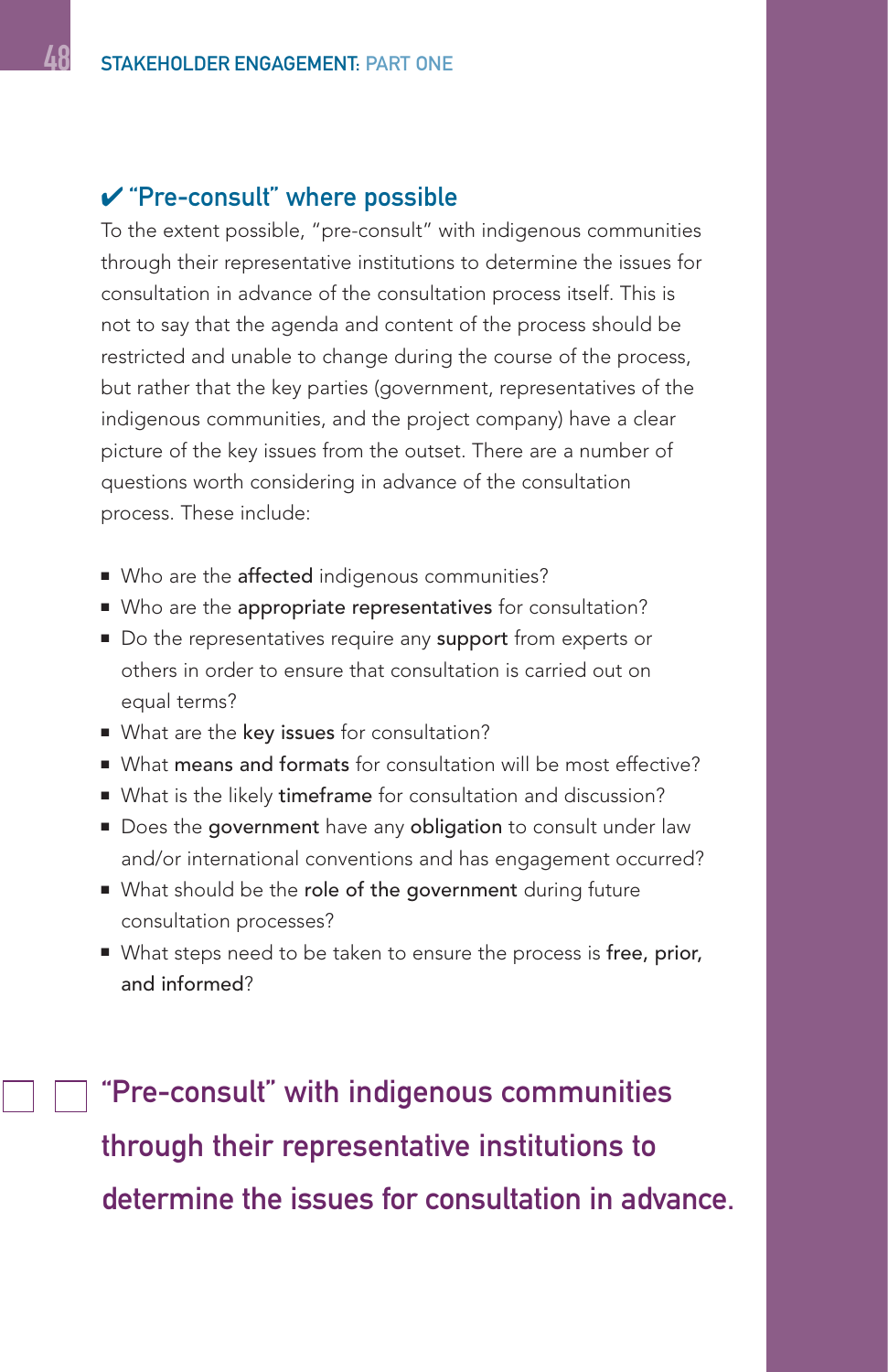#### BOX 6: CONSULTATION REQUIREMENTS UNDER ILO CONVENTION 169 ON INDIGENOUS & TRIBAL PEOPLES

ILO Convention 169 on Indigenous and Tribal Peoples, adopted in 1989, is directed at governments and is binding on the 17 countries that have ratified it (13 of which are in Latin America).

#### Article 6

- 1. In applying the provisions of this Convention, Governments shall:
	- (a) Consult the peoples concerned, through appropriate procedures and in particular through their representative institutions, whenever consideration is being given to legislative or administrative measures which may affect them directly;
	- (b) Establish means by which these peoples can freely participate, to at least the same extent as other sectors of the population, at all levels of decision-making in elective institutions and administrative and other bodies responsible for policies and programs which concern them;
	- (c) Establish means for the full development of these peoples' own institutions and initiatives, and in appropriate cases provide the resources necessary for this purpose.
- 2. The consultations carried out in application of this Convention shall be undertaken, in good faith and in a form appropriate to the circumstances, with the objective of achieving agreement or consent to the proposed measures.

#### Article 15

- 1. The rights of the peoples concerned to the natural resources pertaining to their lands shall be specially safeguarded. These rights include the right of these peoples to participate in the use, management and conservation of these resources.
- 2. In cases in which the State retains the ownership of mineral or sub-surface resources or rights to other resources pertaining to lands, governments shall establish or maintain procedures through which they shall consult these peoples, with a view to ascertaining whether and to what degree their interests would be prejudiced, before undertaking or permitting any programs for the exploration or exploitation of such resources pertaining to their lands. The peoples concerned shall wherever possible participate in the benefits of such activities, and shall receive fair compensation for any damages which they may sustain as a result of such activities.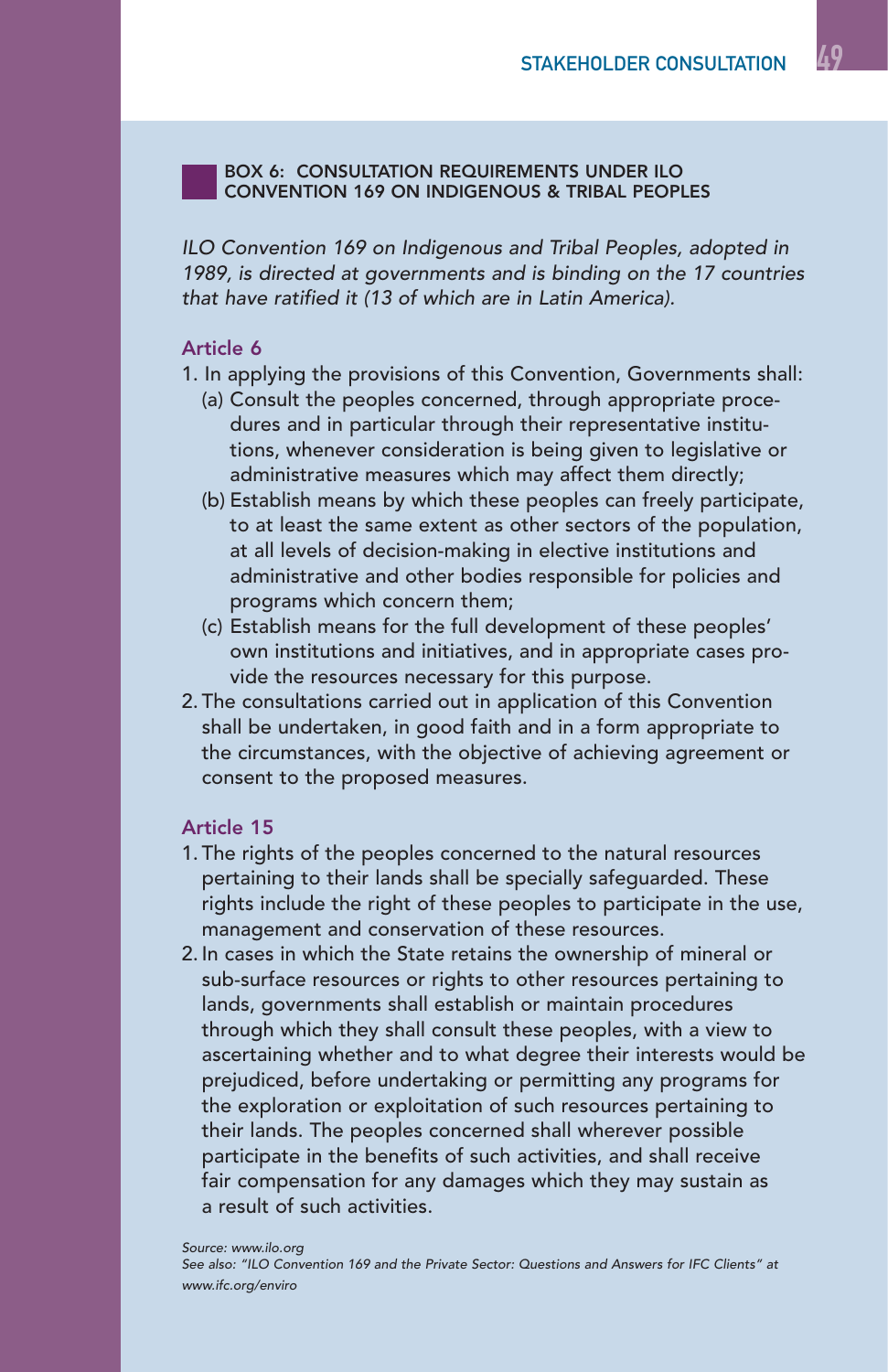#### $\boldsymbol{\nu}$  Identify appropriate representatives

Careful identification of indigenous peoples' representatives is an essential part of preparation for the consultation process. It may be that no one simple form of engagement can take place, as there may be more than one community, or different ethnic or other groups within a community, making it more appropriate to invite a range of representative individuals and groups to the consultation activities. When selecting representatives, it may be useful to consider the following:

- Who are the elected officials of the territorial jurisdictions impacted by the project or measure? To what extent do these authorities adequately represent indigenous peoples?
- Who are the traditional leaders of the indigenous peoples?
- Given that indigenous communities are not necessarily homogenous, are there groups, such as women, youth, and the elderly, who are not represented by either of the above? Are parallel communications needed for these groups?

Careful identification of indigenous peoples' representatives is an essential part of preparation for the consultation process.

#### $\boldsymbol{\checkmark}$  Identify priority issues for consultation

Pre-consulting with indigenous peoples' representatives and other institutions or organizations that work with them can provide insights as to the subjects that tend to be particularly important for indigenous peoples during the consultation process. These may include:

■ timetable for the consultation process and its relation to the characteristics of decision-making processes in indigenous communities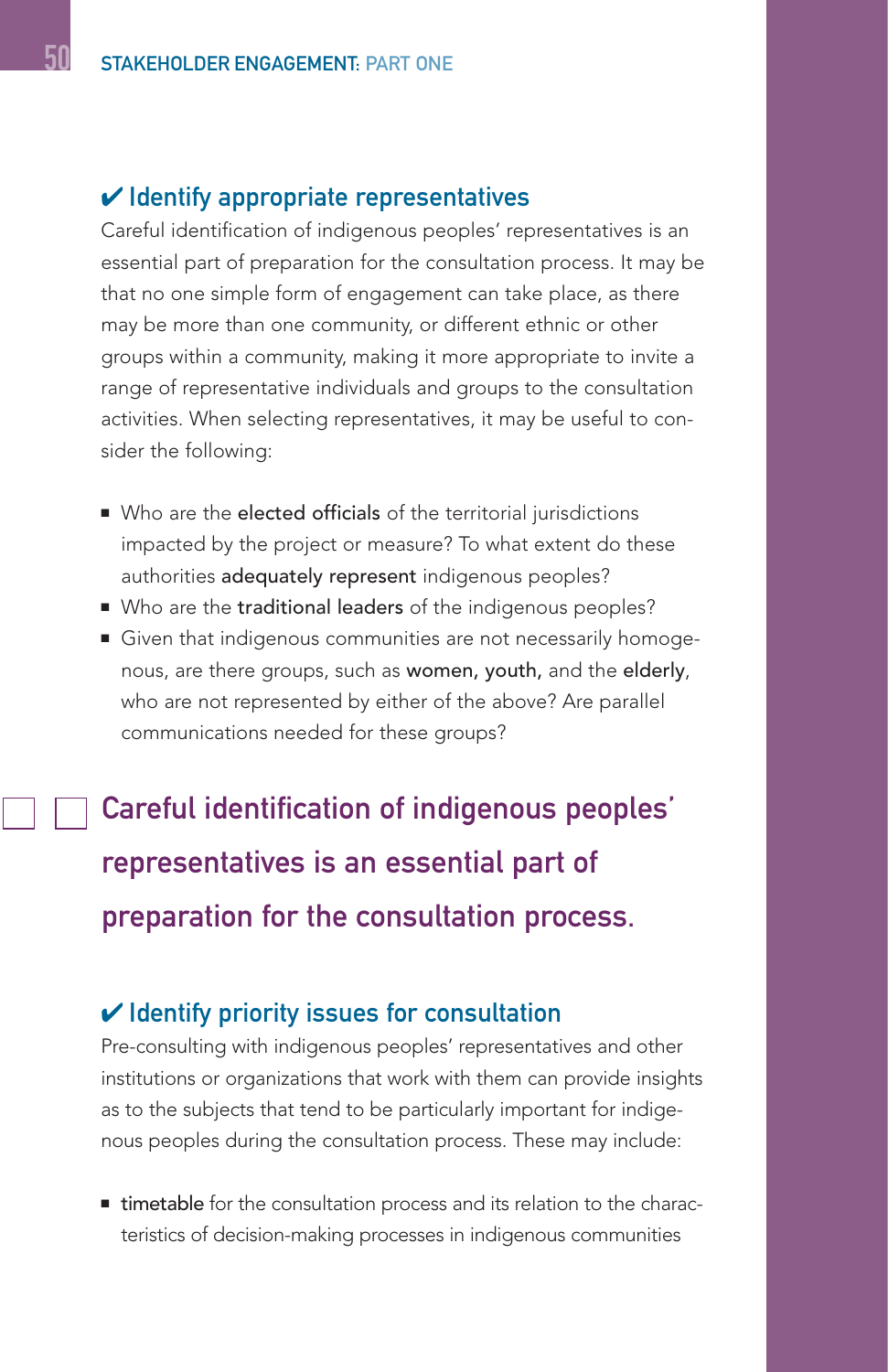- nature of the project, footprint area, and potential adverse impacts on indigenous peoples, lands, and resources
- methods and criteria to be used to identify indigenous peoples impacted by the project
- measures proposed to address adverse impacts of the project and participation of indigenous peoples in the design and implementation of such measures
- access to indigenous lands when carrying out environmental and social assessments
- acquisition of land and compensation procedures
- identification and protection of culturally sensitive sites
- control of effects of influx of outside workers
- benefits of the project from the perspective of the indigenous community
- capacity-building and/or access to legal advice to enable informed participation

### $\vee$  Give special care to cultural appropriateness

To help promote the informed participation of indigenous communities, special care should be given to the form and manner in which information is communicated. The aim is to ensure cultural appropriateness, and to help affected communities gain a genuine understanding of the impacts of the project and the proposed mitigation measures and benefits. Ways to do this include translating project information into the appropriate indigenous languages, taking oral traditions into account, and developing audio-visual materials where appropriate. It may also be necessary to adopt non-document based means of communication, such as community briefings and radio programs. A key question to pose is whether all members of the community understand how the project may affect them and are able to communicate their concerns, leading to their potentially benefiting from the project.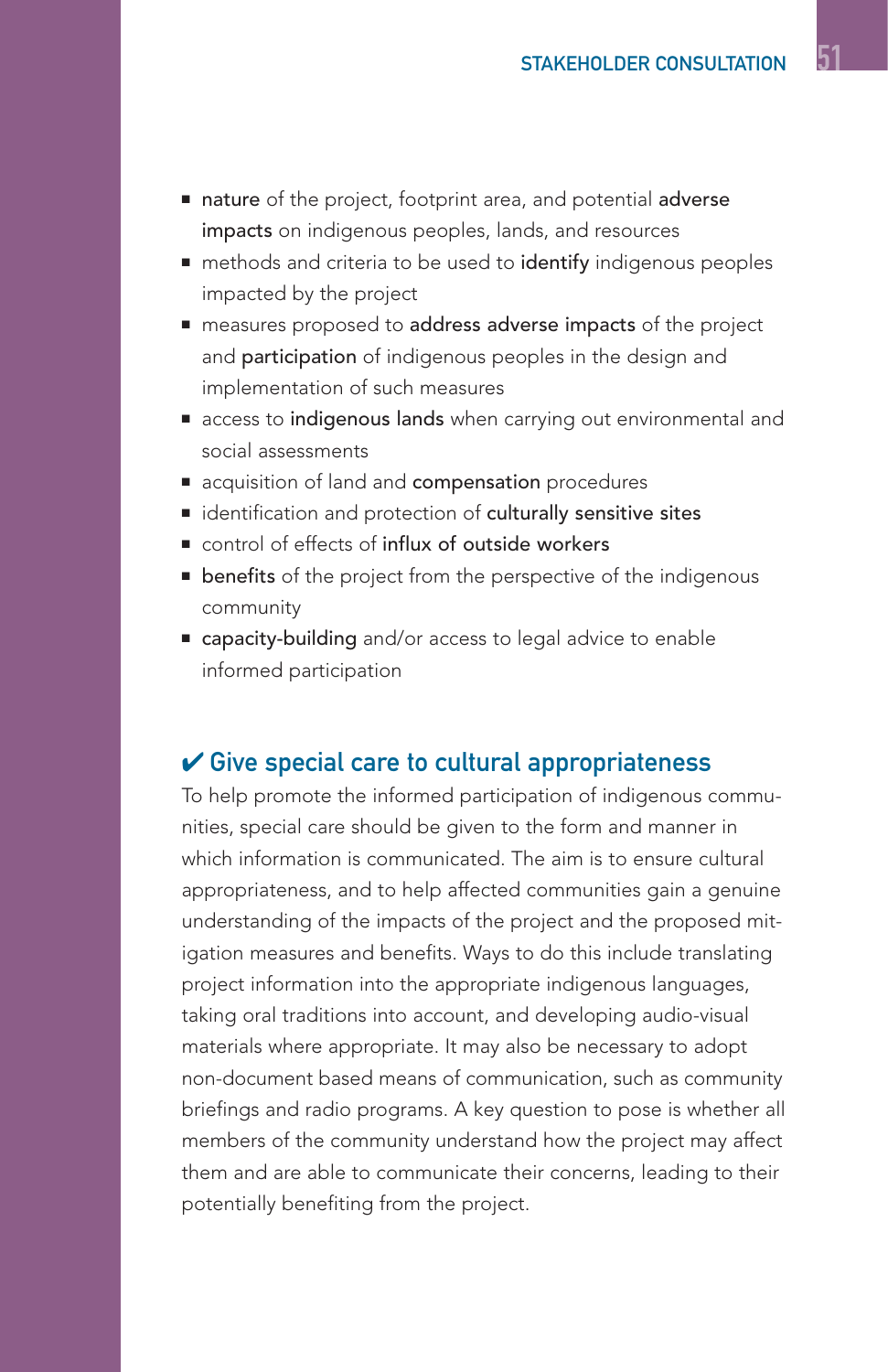### $\boldsymbol{\nu}$  Share responsibilities with government for disclosure and consultation

In some sectors, such as natural resource extraction for example, government may be required to engage with indigenous communities prior to the involvement of a private company in the project. The manner in which such consultation takes place and the level of stakeholder satisfaction following such engagement can have direct implications for the project company that is subsequently granted an exploration license in an area impacting indigenous communities. For this reason, it is advisable to conduct due diligence on prior consultations with indigenous peoples to determine at what stages such engagement took place and what commitments were made or what unresolved issues still exist. Depending on the stage of the process, some consultation must be carried out by the government or under government supervision, while the consultation around the actual exploration or production can be carried out in a more autonomous manner by the private sector company. In the case of a natural resources project, for example, there may be the following stages at which consultation with potentially affected indigenous communities can be particularly important. This is not an exhaustive list and indicates that consultation is best viewed as an integrated and ongoing process:

- original development plan for the area where the possibility of exploration is considered
- the granting of an exploration license to a private company
- the beginning of the exploration phase of the project
- the conclusion of the exploration phase
- the granting of a production, exploitation, extraction, or mining license to a private company
- the commencement of production or extraction
- changes in a project (production processes, construction of new facilities, etc.)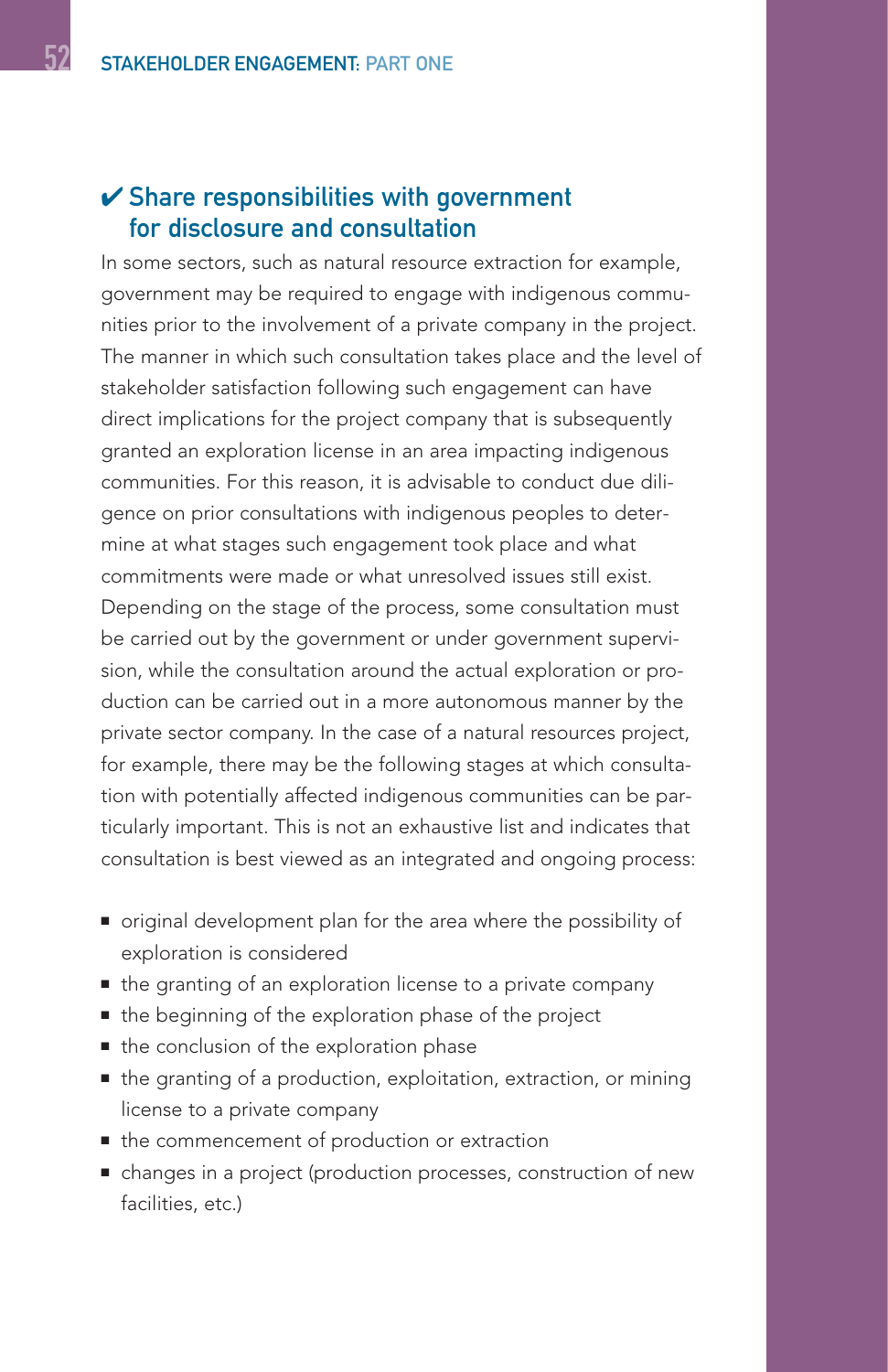#### SAKHALIN ENERGY INVESTMENT COMPANY: A PARTICIPATORY PROCESS FOR THE SAKHALIN INDIGENOUS MINORITIES DEVELOPMENT PLAN

Sakhalin II is an integrated oil and gas offshore and onshore development project for the recovery, processing, and export of oil and gas from offshore oil fields on and around Sakhalin Island, in the Far East of the Russian Federation. There are approximately 3,500 indigenous people on the island, in four groups; the Nivkhi, Uilta, Evenki, and Nanai. Some are directly affected, some indirectly affected, and others not affected at all by the project. The company, Sakhalin Energy Investment Company – SEIC, undertook the development of a Sustainable Indigenous Minorities Development Plan (SMDP), in order to comply with policy requirements of potential lenders, and to improve relationships with indigenous people on the island following protests against all of the oil and gas operators on Sakhalin. The SIMDP had two broad objectives: to mitigate the impacts of the project on indigenous peoples and to provide a framework for the delivery of socio-economic benefits to the indigenous communities.

#### The Consultation Process

As relations between the indigenous peoples and all oil and gas companies on Sakhalin Island had not been optimal, it was decided to be as participatory as possible in developing the plan, so as to allow communities a greater degree of ownership. This entailed ensuring that the process not only involved Sakhalin minority community leaders, but also ordinary community members who would not otherwise have had an opportunity to interact with the company and/or authorities.

The first round of consultations focused on ascertaining priorities for benefits-sharing components, and were also used to gather input for mitigation planning. The process, which engaged community leaders and members of the indigenous communities who were directly affected by the project, involved nearly 200 people, or more than 5 percent of the entire indigenous population of the island. Information about the process was disseminated through formal channels, such as the company's community liaison officers, as well as informally through the network of clans. The indigenous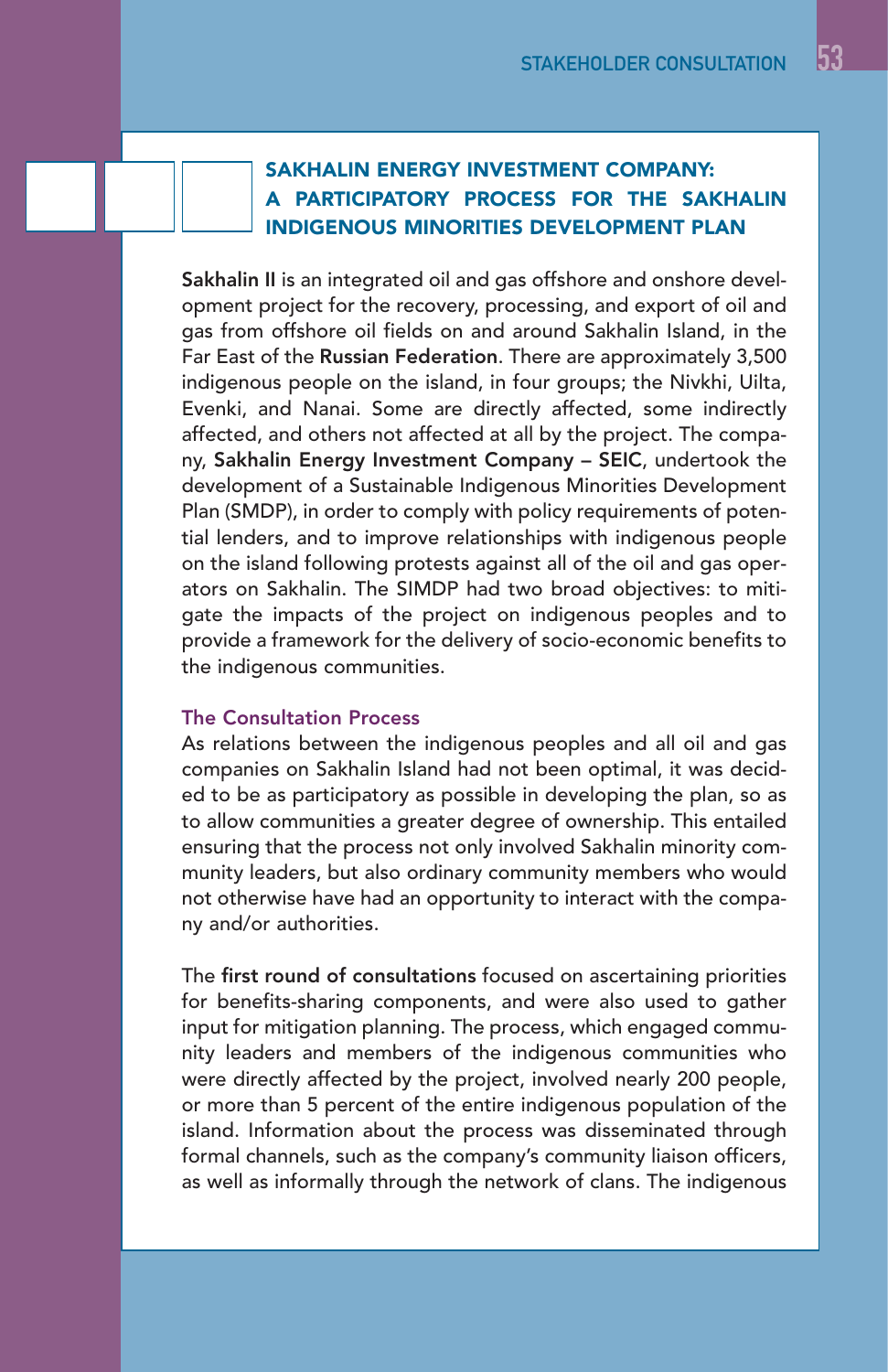#### SAKHALIN ENERGY INVESTMENT COMPANY continued

communities on the island were not homogenous. Different clans had differing views and interests due to their differences in locations, occupations, and family ties. Consultations were also held with indigenous peoples and other stakeholders, including Oblast officials, other oil company operators, non-governmental organizations, and social development and indigenous experts.

A Working Group of company staff and consultants, Oblast representatives, and Sakhalin Indigenous Minorities Peoples Council members was formed to provide guidance and feedback to the company team preparing this plan. Working Group Committees composed of Oblast, indigenous, and civil society representatives as well as company staff/consultants were also set up to advise on appropriate mitigation measures, indigenous peoples' development projects, and other forms of benefits sharing.

A second round of consultations was held in the early autumn of 2005 to report back to stakeholders with a tentative outline of the project components selected. This was followed up by a third round of consultations which lasted three months and had the objective of assessing the proposed mitigation measures and social program benefits that had been developed based on previous rounds of consultations. The process was then expanded to include areas not directly affected by the project but included in the benefits-sharing as part of a strategy of inclusion of all Sakhalin indigenous peoples.

#### Making Consultation Accessible

As the majority of the consultations took place in the winter months, special attention needed to be made to ensure that more vulnerable community members, such as the "babushkas" (grandmothers) could attend. Special transportation was arranged when necessary, or younger members of the community accompanied the more elderly. As central a location as possible was chosen and the meetings were timed to coincide with the end of the fishing day. Food and beverages were served as they comprise an essen-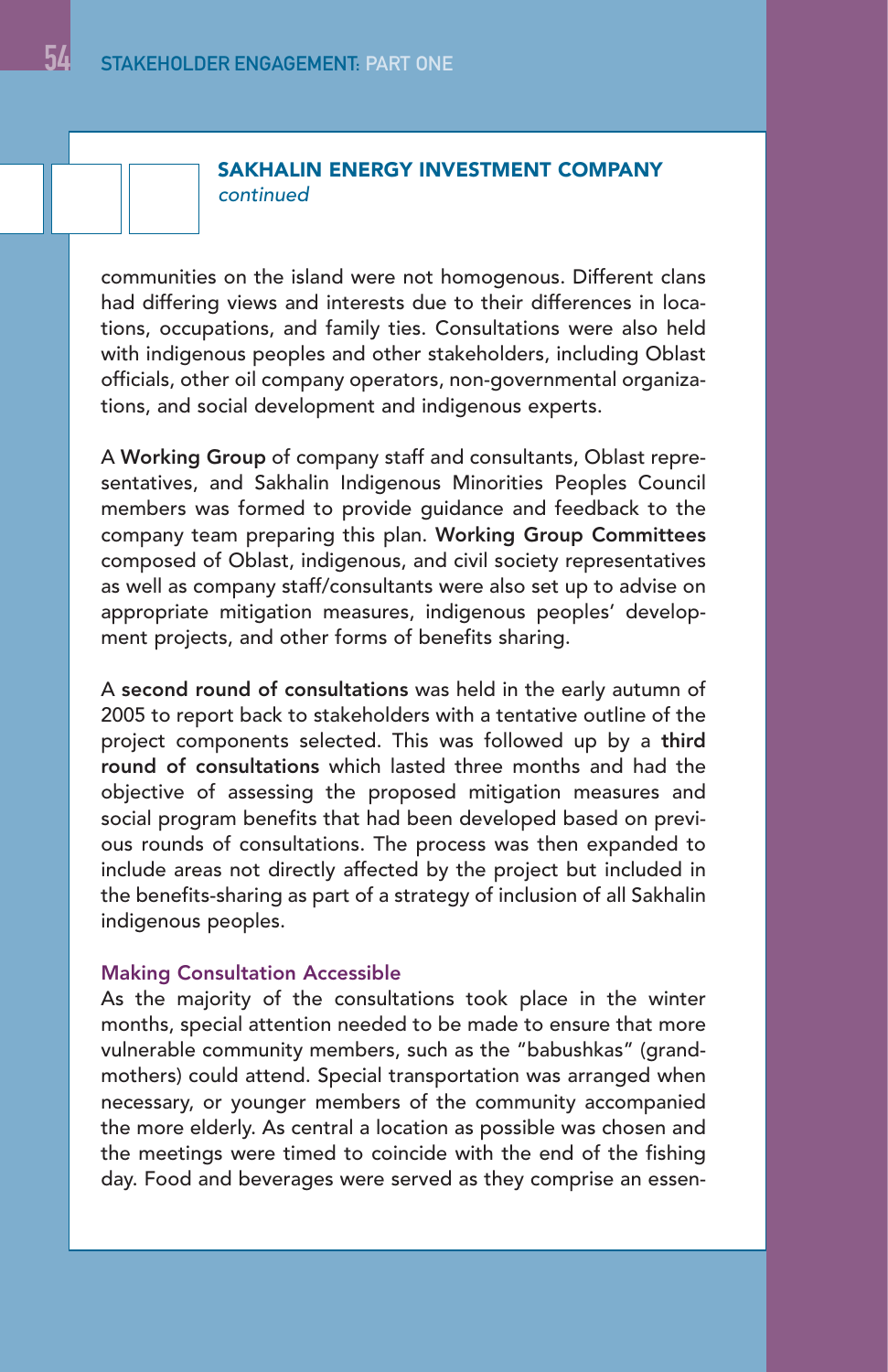#### SAKHALIN ENERGY INVESTMENT COMPANY continued

tial part of any social gathering. As is the custom, everyone was given an opportunity to voice his or her views, even if the subject matter did not seem directly related to the plan. Time was given to attendees to express their general frustrations and problems. Attention was paid to giving all attendees respect and to seeking consensus, which meant that the meetings could be very long, but that people felt that they had a role.

#### Participation Fosters Ownership

Through the process of wide consultations and involvement of all sectors of the indigenous community on Sakhalin island, by the time the plan was agreed and launched it was widely felt to be the plan of the indigenous peoples of Sakhalin and one which they had developed themselves. As their representatives to the Working Group put it in print, "Sakhalin Energy's SIMDP is an unprecedented positive approach. It involves genuine collaboration… Decisions have been made collectively and Indigenous Peoples have been treated as equal partners. We have been able to establish a dialogue with Sakhalin Energy, which has helped us to build mutual trust and understanding."

#### Other Benefits of a Participatory Process

Apart from the obvious benefit of the development of a plan that accurately reflects the priorities and concerns of indigenous peoples, there have been other benefits. The process itself has led to an improvement in relations between not only the Sakhalin minorities and the company, but also between the government authorities and the indigenous peoples. Although differences of opinions inevitably still occur, the process has established a channel of communication in which issues can be resolved. Furthermore, the Sakhalin minority community leaders have grown in confidence, increased their capacity, and feel more empowered to lead their communities as well as represent the interests of indigenous peoples in the Russian Federation vis-à-vis the government and any company investing on the island.

Source: Courtesy of European Bank for Reconstruction and Development (EBRD) Staff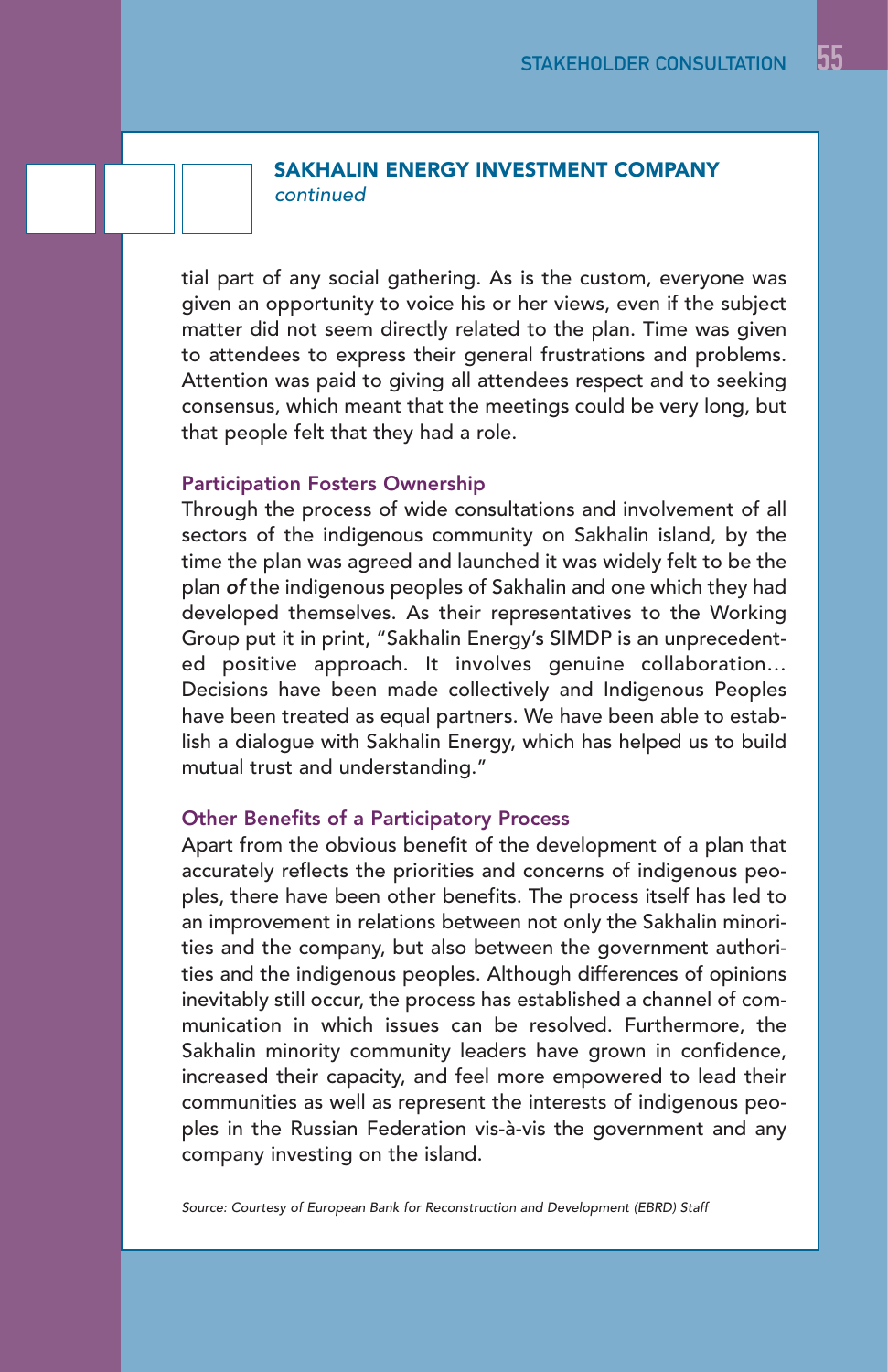### GENDER CONSIDERATIONS IN CONSULTATION



Depending on the nature and scale of a project, your company's arrival into a community has the potential to affect many different aspects of people's lives. It is important to keep in mind that it is likely to affect men and women differently. In most societies, men and women play different roles within the private and public

spheres. With these different and complex roles come differential access to resources and finances, to contacts and relationships, to personal skills development, and to opportunity and power. Consulting primarily with men provides only half of the story. Partial information can lead to both risks and missed opportunities. For most companies, failing to consult adequately with women is not deliberate, rather it happens because engaging women in the consultation process usually requires awareness and concerted effort.

The following tips may be helpful when thinking about how to more fully integrate women's perspectives into your consultation process.

### $\vee$  Get the full picture

Experience shows that men and women often have different priorities, different perspectives on key issues, and may be differentially impacted by a project or program – with women bearing disproportionate negative impacts. Good practice encourages seeking out the views of women, because they provide companies with a more complete picture of potential risks, impacts, and opportunities relating to their project. For example, a company's programs or policies may have unintended effects on gender dynamics in a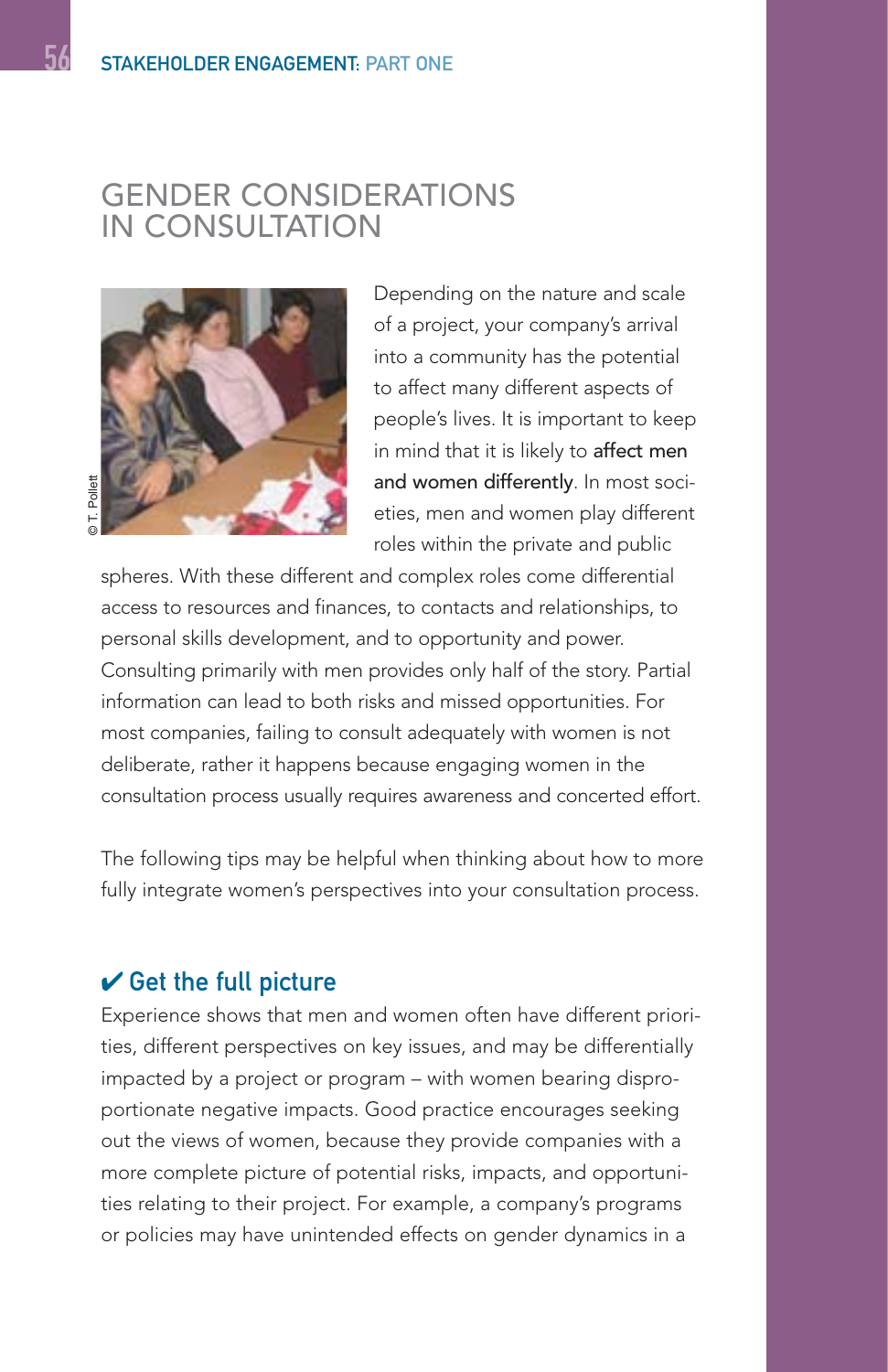## Consulting primarily with men provides only half of the story.

community through indirect impacts such as increased alcohol consumption, domestic violence, and prostitution, or they can exacerbate existing inequalities between men and women.

Men and women may also view the same resource differently. For example, men may use a forest for hunting and wood, whereas women rely on it for foraging and medicinal plants. Taking women's views into consideration can help a company to better understand, predict, and mitigate impacts and, in doing so, enhance a project's social performance. Women's views should also be sought out when designing employment, compensation, and benefits programs, as these may require special targeting in order to facilitate more equitable distribution.

### ✔ Disaggregate your data

During the course of the environmental and social assessment process, companies collect a good deal of information from affected communities and other stakeholders. To allow this data to better serve you in terms of understanding gender differences related to your project, it should be disaggregated by gender. The more likely it is that your company is going to use the data for decisionmaking purposes, the greater the need for disaggregated data. For example, if a company wants to support a community program in education or micro-credit, it will gain from the added insights disaggregated data provides in understanding how this program may benefit men and women differently. Or, knowing that men in the project-affected communities are more likely to prioritize employment and infrastructure while women rank health and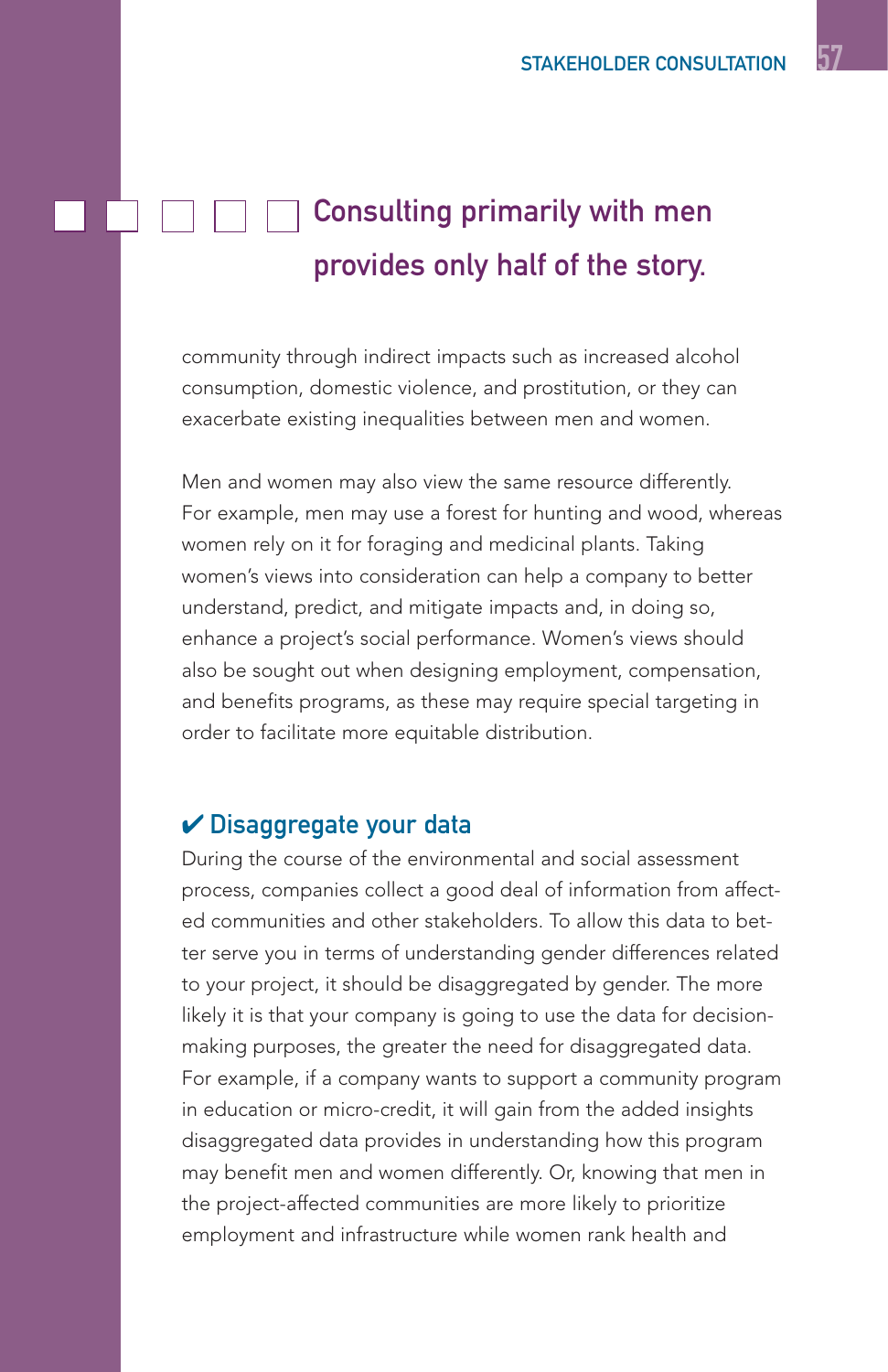education higher might have implications for how a company chooses to allocate its resources for social investment.

A related point is making sure you have a representative sample by gender when undertaking surveys and interviews. Given that most interviews are done with the "head of household" – which usually means men – this requires finding other ways to get an equivalent female sample. Female-headed households are also an important group to target, since single mothers and widows are likely to represent some of the most vulnerable households in the community.

## Often, the key to getting more women in the room is to make meetings more accessible and convenient.

#### $\vee$  Pay attention to team composition and emphasis

"Culturally appropriate" consultation can sometimes mean that women are more comfortable talking to other women. Survey teams and community liaison staff should have female members who can conduct discussions and interviews or receive grievances from women where needed. Having female staff of the company present during consultations targeted at women can also be helpful and create a channel for communication and relationship-building between local women and the company. However, it is not just about women or hiring women, but about having a team that is gender-aware and can facilitate situations in a way that allows both men and women to express their views. Consultants typically take their lead from the company that hires them, so communicating the importance of gender to your teams is essential.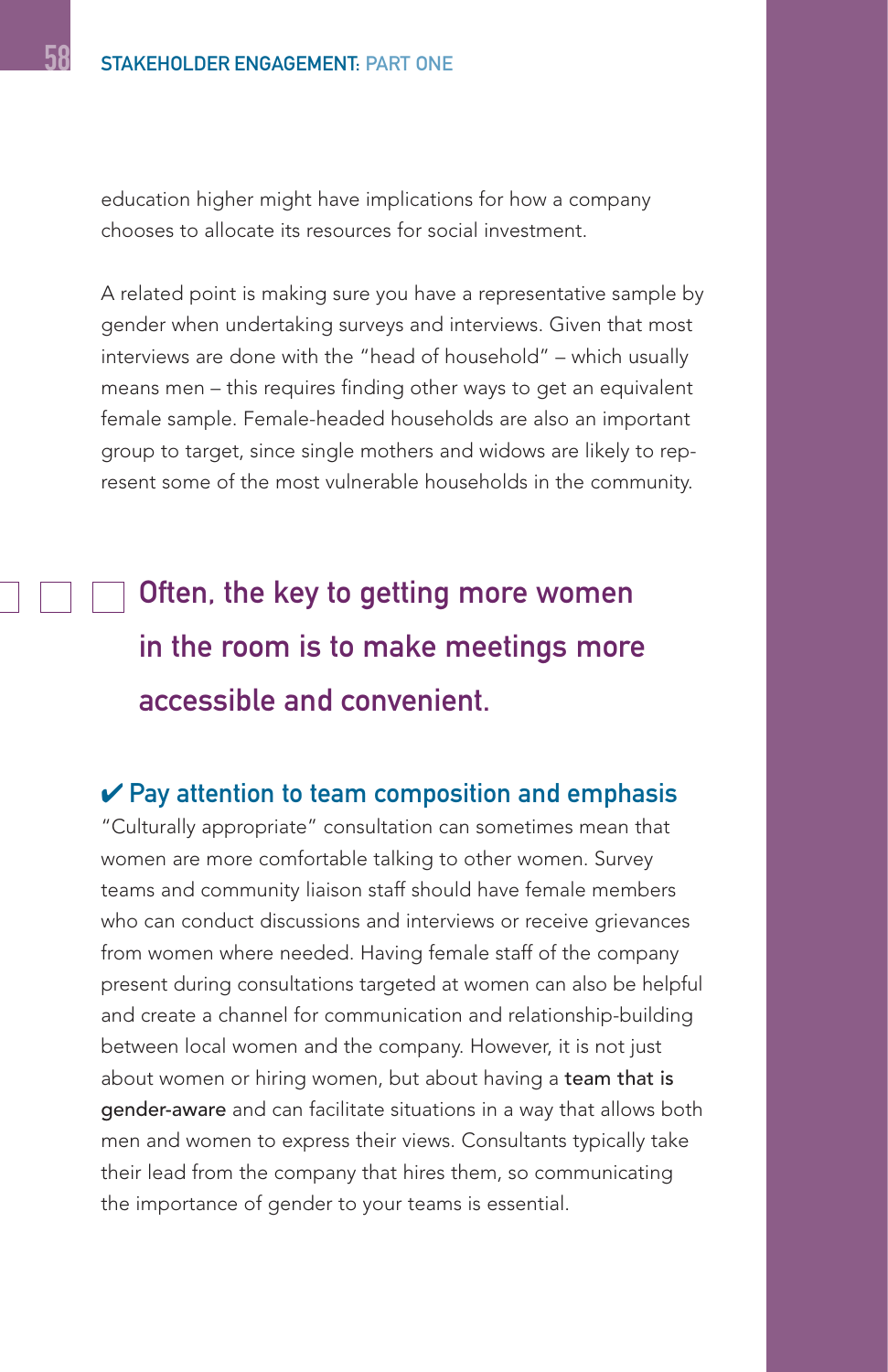#### $\vee$  Get more women in the room

Often, the key to getting more women in the room is to make meetings more accessible and convenient. For example, consider providing child care near the meeting space; choose a time of day, date, and location convenient for women; ask networks with predominantly female membership to encourage their members to participate; and consider providing transportation to and from the meeting venue.

#### $\vee$  Use active facilitation

Women's participation can be facilitated in public meetings or workshops through a number of different techniques, such as increasing the amount of time spent in smaller groups; having some group-work that is single sex; asking specifically "What do the women in the room think about this issue?"; and/or using games, drama, or drawing to increase women's level of comfort and contribution. An alternative could be to have the first part of a workshop or meeting in plenary to explore community-wide issues, and then to divide into smaller working groups (e.g. women, men, youth, elderly) so that issues of concern or priority to those specific groups can be explored in greater detail.

### $V$  Hold separate meetings

Since in many cultures women's voices are often not effectively present or heard in traditional meetings or workshops, it may be necessary to take special steps to create a venue in which women's own issues and concerns can be raised. Common practices include having focus group meetings with women, or calling separate women's meetings specifically for your purposes, or as an additional item at an existing meeting where women have gathered. It is advisable to reach out to women through as many different networks as possible, including parents' school meetings,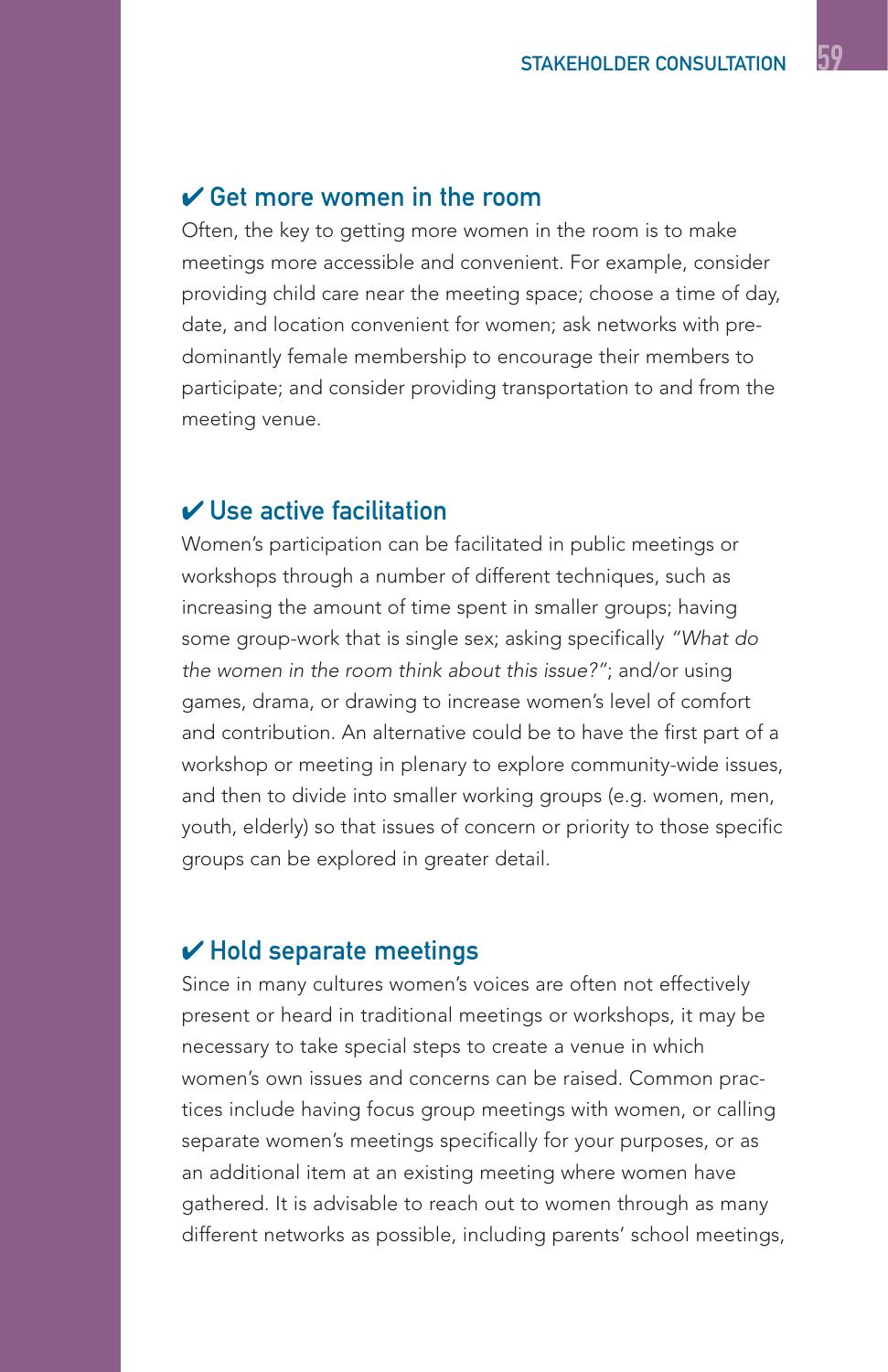mothers' or women's clubs and associations, artisan groups, women's cooperatives, health promoters, and church or other religious groups.

#### $\boldsymbol{\nu}$  Raise priority issues for women

It is not uncommon for discussions to become dominated by men and the issues that matter most to them. But what do the women want to talk about? Active intervention may be required to identify issues that are important to women and to make sure they are given equal weight. This includes getting such issues onto the meeting agenda, raising them in group discussions, and including them in survey questionnaires.

### ✔ Remember that "women" are not a homogenous group

It is helpful to keep in mind when trying to engage women that they are not a homogenous group. All women will not necessarily have the same interests or priorities. Therefore, when involving women in consultations, attention is needed to ensure representation of different perspectives across socioeconomic, caste, ethnic, and religious lines. Marital status and age can also be important factors. It may also be useful to identify and consult with NGOs or community-based organizations that represent women from minority groups.

Active intervention may be required

to identify issues that are important to women and to make sure they are given equal weight.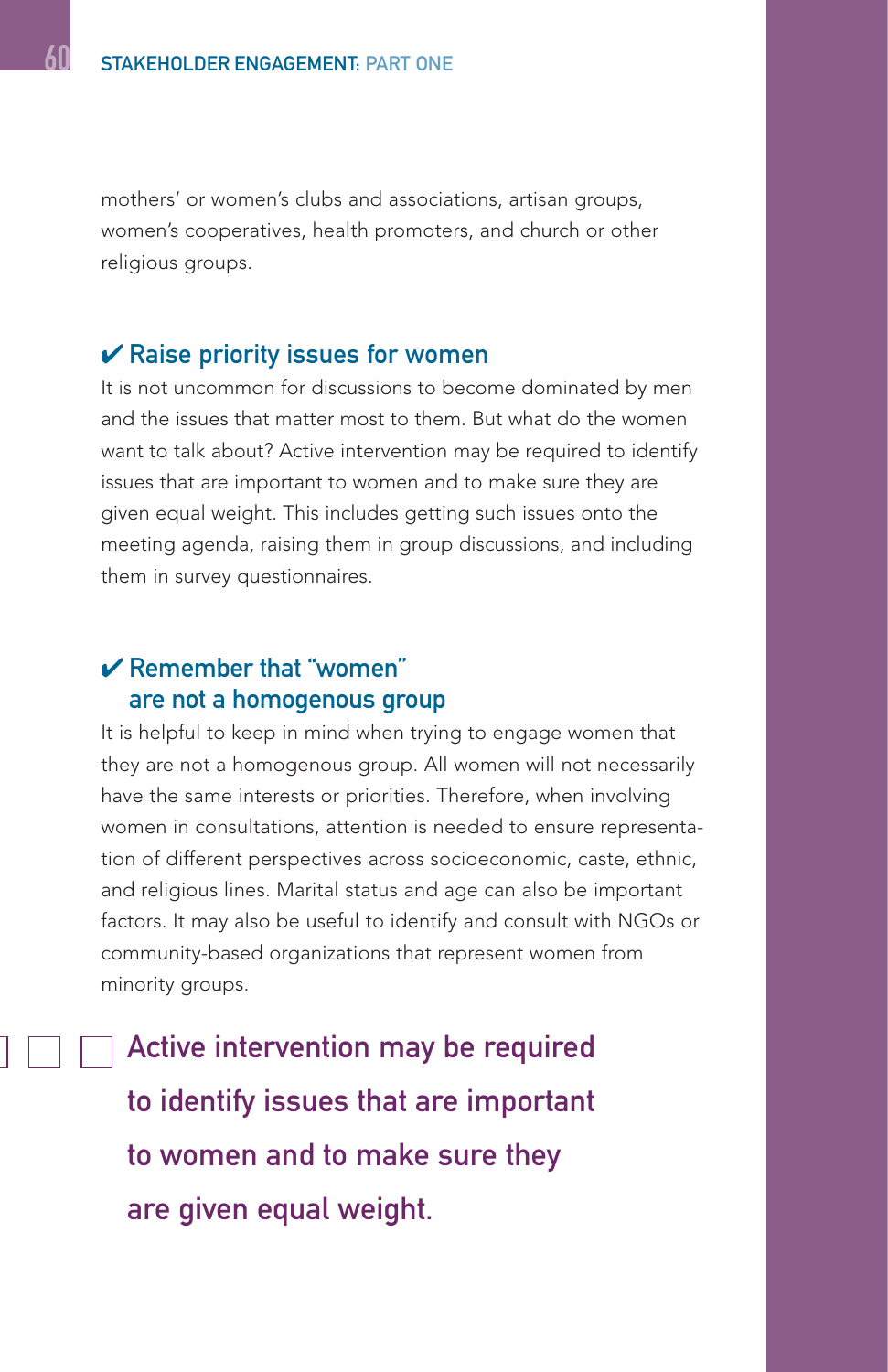### INDO EGYPTIAN FERTILIZER COMPANY: GENDER-SENSITIVE COMMUNITY ENGAGEMENT

The consultation and community engagement process for an<br>
Indo Egyptian Fertilizer Company (IEFC) fertilizer plant and crushing facility project was particularly sensitive to gender issues, considering the location of the project in lower Egypt, half way between Edfu and Luxor, a very traditional area of the country. In order to enable women community members to have a voice in decision-making and the Environmental and Social Impact Assessment process, the consultants, Cairo University's Center for Advancement of Post-Graduate Studies and Research in Engineering Studies (CAPSCU) and the Center for Environmental Research and Studies (CERS), took a number of deliberate steps. They ensured that the consultant teams included a number of women professors; they included women-only focus groups and interviews as part of the survey and consultation process in the three villages closest to the proposed project location; and the data results fed back to the company were disaggregated by sex as well as other variables.

One of the outcomes of this process was that issues specifically raised by women were brought to the fore. While the main areas of discussion for the communities as a whole were around the potential economic opportunities for local people, especially young people, and the installation of the best available pollution technologies to mitigate air emission and dust particulates, women had different concerns. Unlike the men, women worried about impacts relating to the increased number of outsiders coming into the area (the predominantly male workforce at the new plant and facility), as well as the increased pressure this influx might have on basic infrastructure such as health and education facilities.